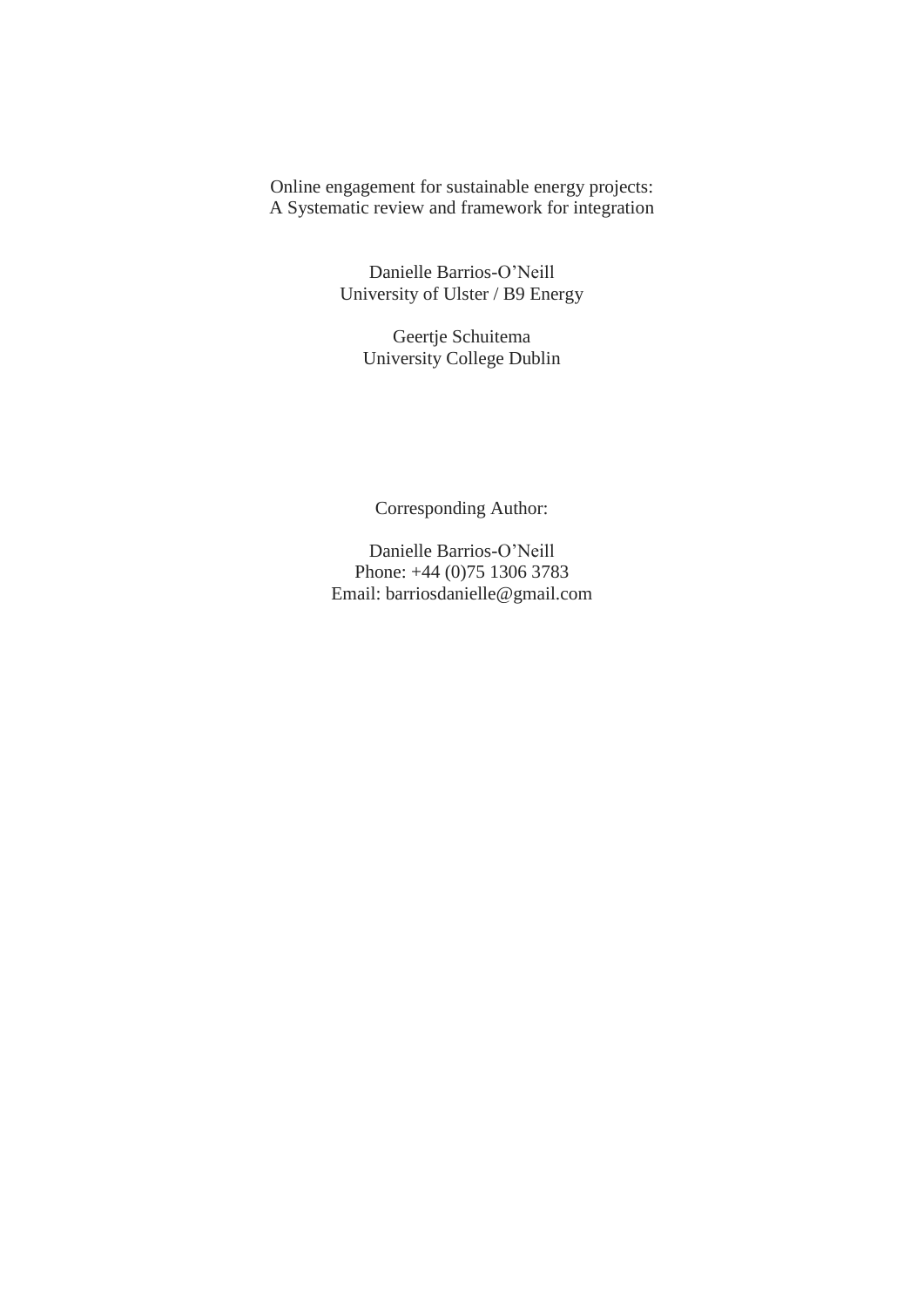## **1. Introduction**

Gaining engagement from the public is a major precondition for organisations in the energy sector to achieve sustainability targets (Innes & Booher, 1999; Fredericks & Foth, 2013). An underlying assumption regarding consumer engagement is that provision of information is likely to increase knowledge and awareness amongst consumers, which in turn can have a significant impact on perceptions, beliefs, and attitudes toward energy transitions (see for example Røpke et al., 2010; Kozinets et al., 2012; Tait & Hansen, 2013). However, in order to enhance engagement, there are a number of challenges for the industry on how to communicate with consumers. Given that relatively new online and interactive communication tools, particularly social media, are available now as a consumer engagement tool, thorough consideration should be given to their usefulness in optimising consumer engagement, while simultaneously mitigating involved risks (Foster & Linehan, 2013).

This paper investigates current and imminent challenges to supporting transitional energy behaviours among consumers, foregrounding the potentials of strategic interactive media engagement in the sustainable energy sector. The main aim of this paper is to address the question, how can the energy sector increase engagement from consumers using online and interactive media communications? Toward this aim a systematic literature review was conducted, consulting discourse and practices from planning, energy and infrastructure, marketing, public engagement and consultation policy, and interactive media engagement. Based on this review, five key challenges to consumer engagement related to online communication and five potential solutions to these challenges were identified (see Table 1). The challenges and solutions are overlapping and complementary; the relationships between these will be addressed. The solutions to key challenges form the basis of a coherent framework—the Socially Dynamic Communications Framework (SDCF)—which the authors propose as a method of developing and integrating innovative communications processes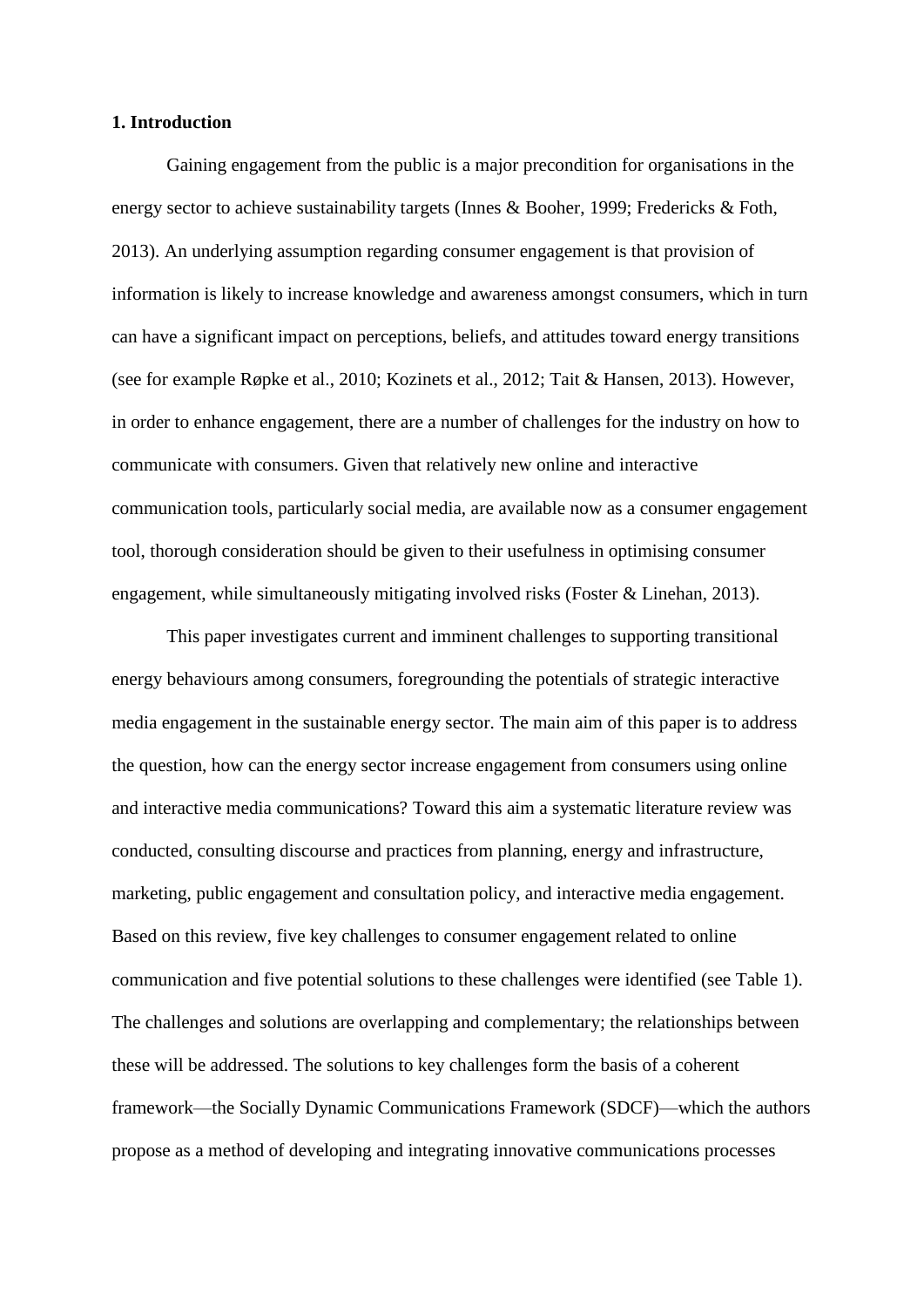involving online media. We focus on relationships between consumers and organisations with coherent communications goals related to sustainable energy management; this can include private sector suppliers, developers, governments, NGOs, trade organisations, educators, and academic research bodies.

#### *1.1 Reasons to engage consumers online*

Research consistently finds digital and social media engagement in the green sector to be both relevant and worthy of further investigation (Foster et al., 2010; Krätzig & Kretzschmar, 2014). It is well understood that potential risks of failing to cultivate relationships with energy consumers can be detrimental to energy projects (Harvey & Brereton, 2005; Korschun & Du, 2013). However, no study has yet addressed how the broad-scale dynamics of digital and social media-influenced communications affect energy understanding and consumption, and few have addressed the impact of changed behaviours on energy networks and infrastructure. Nor has there been any in-depth investigation of potentials for the use of digital and social media for energy engagement, possibly due to unfamiliarity with potentials or fear of perceived risks (Røpke, 2010; the exception is Elefant, 2011). Several early studies have investigated the effectiveness of digital communications and data gathering for sustainability projects (Røpke, 2010; Vervoort, 2010; Simmhan et al., 2011). However, there is little if any existing research that synthesises findings or compares levels of effectiveness in ways that are specific to sustainable energy communications.

A major factor in the decision to engage consumers via online communication is likely to be the continuing rise of digital and particularly social media use each year, with half of adults in the US and UK expected to be active on social media in 2014 (US Office for National Statistics, 2013; Duggan & Smith, 2013). There is a rising expectation that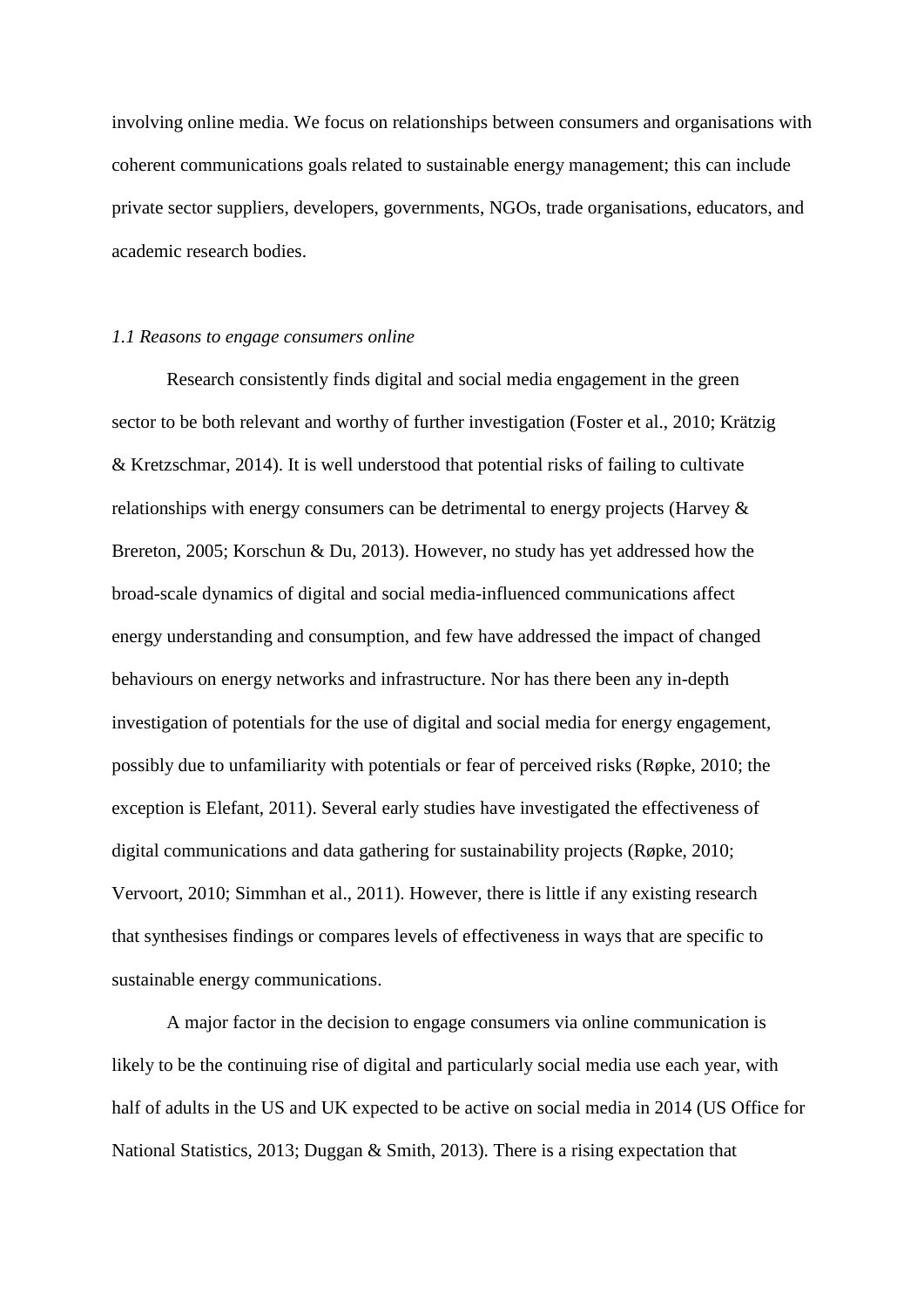organisations engage with consumers online, to provide access to information, customer service or entertainment (Gross, 2007). While many organisations are keen to engage the public, the potential for exploiting interactive and particularly social media to increase consumer engagement is largely underutilised. This is possibly due to the risks or perceived risks associated with social media use, for example communications compliance issues specific to utilities and developers, negative publicity related to resistance of unfamiliar technologies such as anti-wind and anti-smart meter groups (Menegaki, 2012). While risks of negative publicity certainly exist online, they are often perceived to be greater than they are; research has indicated that some negative engagement on social media is to be expected and can be managed with appropriate response strategies (Gensler et al., 2013), a lack of organisational responsiveness on social media from organisations can leave a vacuum in which negativity is more likely to persist and proliferate (Elefant, 2011). For all of the above, the benefits afforded by online monitoring and engagement are found to help avoid public relations issues that may occur online, and at most, to directly encourage engagement from consumers by addressing the key challenges identified in section 3.2 (Langley & Broek, 2010; See-To & Ho, 2014).

The benefits largely of interactive communications hinge on conversational modes of engagement, by which information flows between organisation and consumer, rather than simply from the organisation to the consumer. The effects of two-way information flow can increase engagement by building trust between consumers and organisations, and creating a sense of social or personal investment on the part of consumers (Singh et al., 2008; Trusov et al., 2009). For consumers, two-way information flow can increase the quality of their brand or product experience, and this in turn can increase positive feeling toward the brand and purchase intention (Nambisan & Watt, 2011; See-To & Ho, 2014). There has been a demonstrated need for community-based, social marketing interventions around the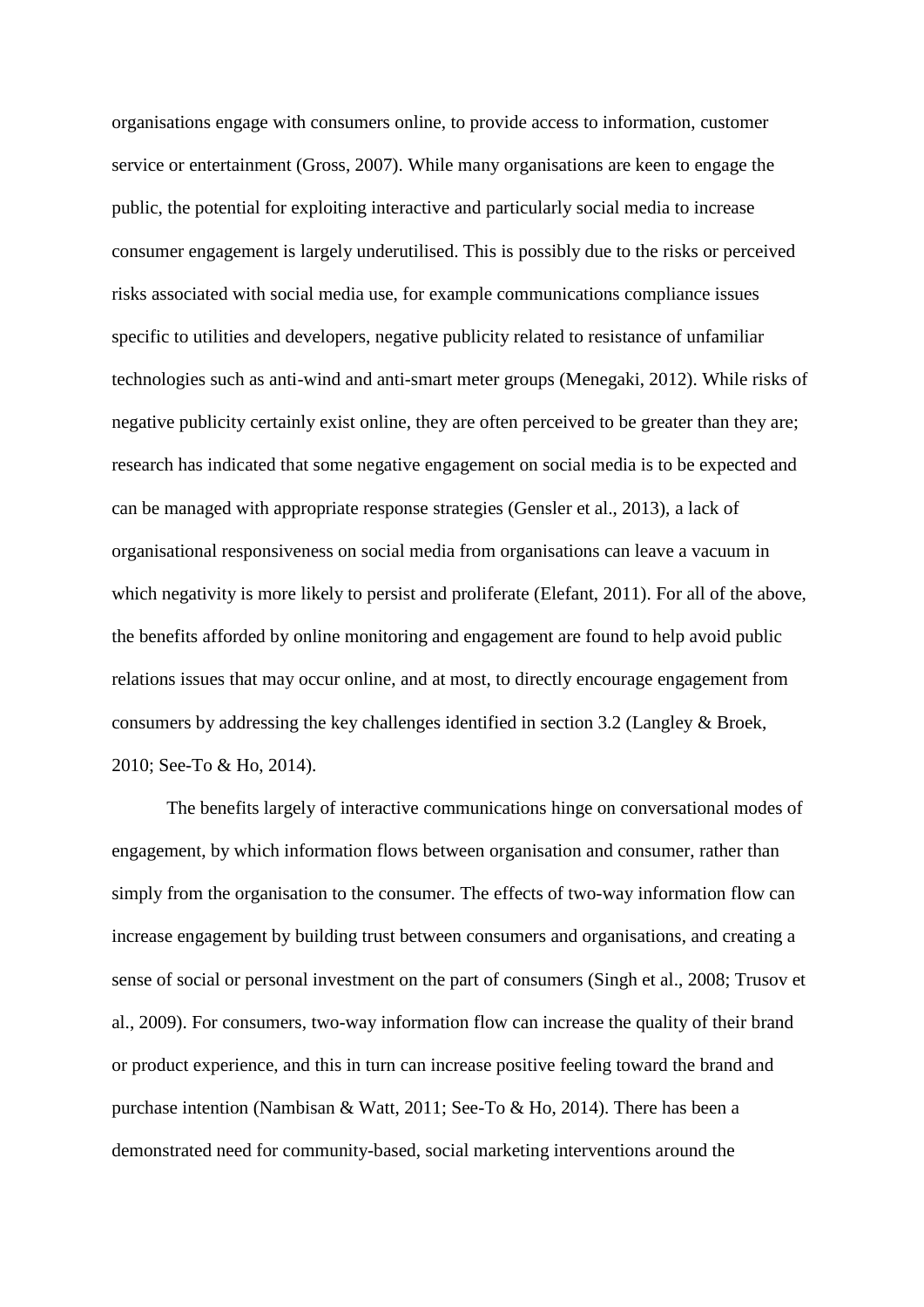implementation of new sustainable energy technologies (such as smart meters), where it has been shown that information provision alone leads to products becoming less effective over time (McKenzie-Mohr, 2000; Abrahamse et al, 2005).

This represents a critically underexploited opportunity for productive, value-creating engagement online, particularly as sustainable energy initiatives are likely to have an advantage on social media platforms, as arguments for sustainable energy use are often understood best in a social context, motivated by social responsibilities and with successful adoption often linked to community involvement (Mandarano et al., 2010). Representations of the networked nature of energy use may also translate more easily on the web, where networks are ubiquitous, and where the dominant demographic (those aged between 18 and 49, having some higher education) overlaps substantially with those most likely to be accepting of sustainable energy concepts and technologies (Wüstenhagen et al., 2007; Paladino & Pandit, 2012). Furthermore, the most active subgroup on social media, users aged 25-34, overlap with those most likely to become early adopters, a category of consumers willing to tolerate product complexity and beta-stage glitches to reap long-term benefits of innovation (Faiers & Neame, 2006). This indicates important opportunities to reach users who are likely to be open to engagement with energy initiatives via interactive media.

## **2. Methods**

This study was carried out according to a Narrative Synthesis (NS) framework using a process developed originally by Popay et al. (2006) and further refined by Roen et al. (2006), Arai et al. (2007), and Rodgers et al. (2009). NS is a method of systematic review enabling investigation of research questions with potentially broad informing subject areas (Popay et al., 2006). NS relies primarily on textual description to summarise findings of multiple types of studies, and can involve mapping these against a conceptual framework (Leamy et al.,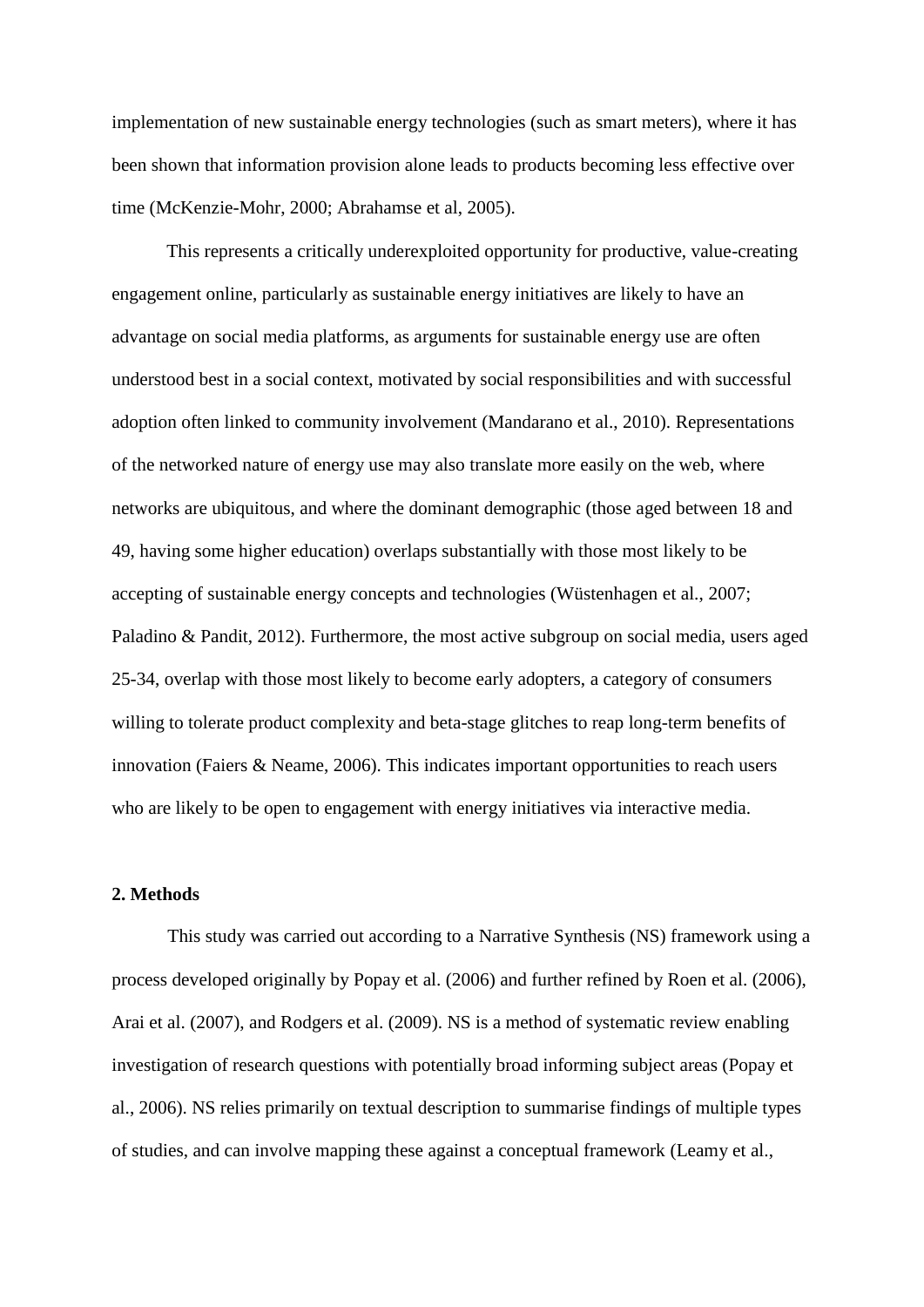2011). The selection of NS for use in this study reflects the need to create thematic coherence among data sets (both qualitative and quantitative), in order to categorise key areas of challenge and relevant solutions, in a largely unexplored, interdisciplinary area. In addition, NS has proven useful in assessing the use of interventions in influencing behaviour, including how the intervention works, why, and for whom (Popay et al., 2006). NS consists of three steps designed to ensure optimal transparency and robustness; these are developing a theory of change, developing a preliminary synthesis, exploring relationships within and between studies, and assessing the robustness of the synthesis (Arai et al., 2007).

## *2.1 Theory of change and preliminary synthesis*

Popay et al. describe the "theory of change" as "the chain of causal assumption that link programme resources, activities, intermediate outcomes and ultimate goals" which guides the systematic review process (2006, p. 12). This study's theory of change is that online communication strategies are likely to be useful in engaging consumers, largely through the provision by organisations of social and technological contexts for understanding energy transitions. To investigate why, how, and for whom this is true, the review employed a comprehensive search strategy of English language literature using a broad set of terms, and searching linked concepts (for example, both "interactive" and "digital"), to maximise sensitivity. A total of 12 databases was used resulting in the identification of 147 total studies based on the following inclusion criteria:

- 1) objectives and outcomes relate to central research question of the review<sup>1</sup>;
- 2) contain prescriptions and guidance;

**.** 

3) are available in downloadable/printable format.

<sup>1</sup> Please contact the first author for a full list of search terms and databases used.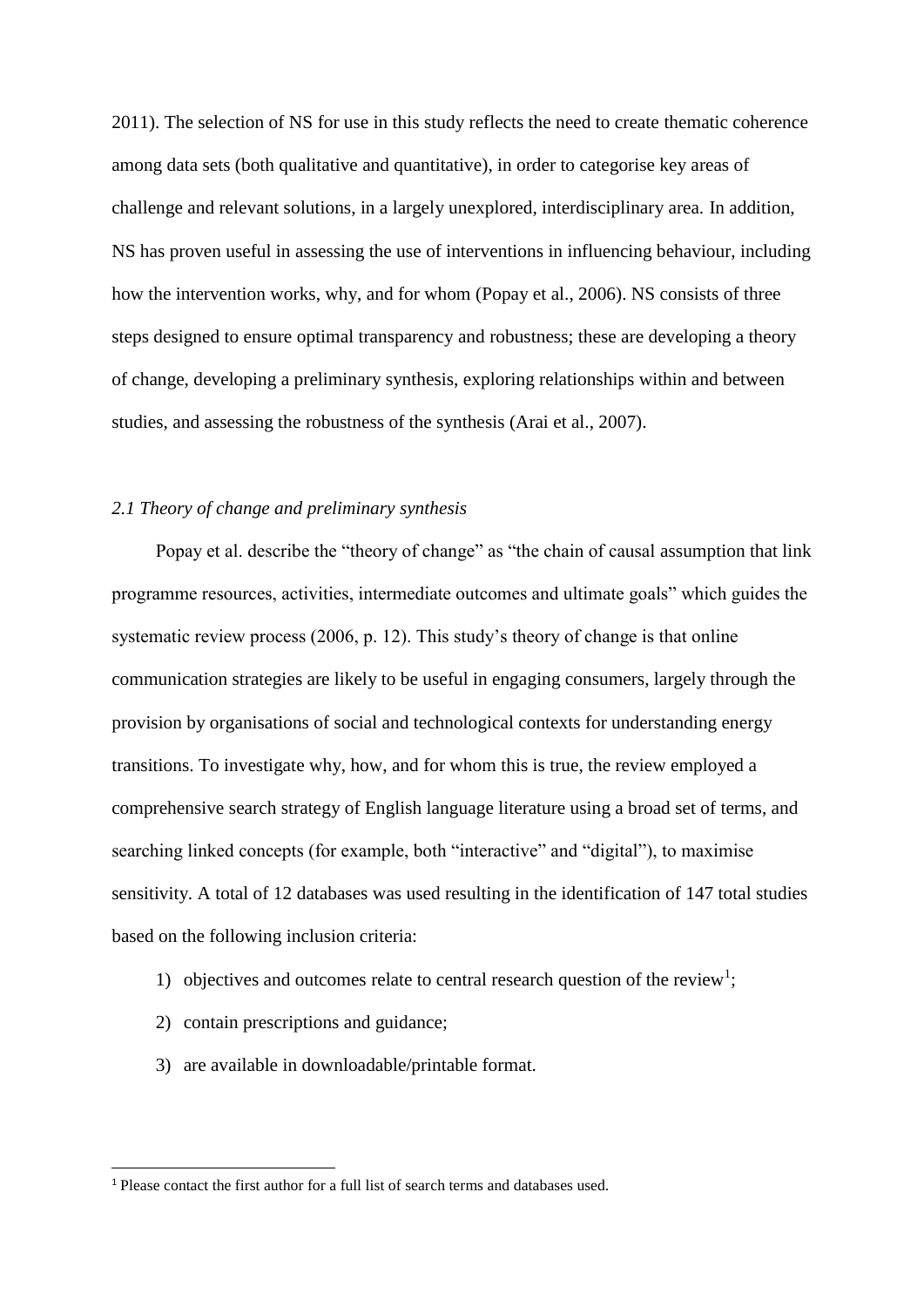The following exclusion criteria and exemptions were used, which narrowed this to 70 studies:

- 1) Publication date
	- a. excluded all papers published before 1990 ;
	- b. excluded all papers related to interactive media and smart grid before 2000.<sup>2</sup>
- 2) Publication source
	- a. excluded items published by non-peer-reviewed sources, *except:*
	- b. included 5 reports fitting all other criteria which were published by organisations that regularly perform research to inform policy.<sup>3</sup>

Three items emerged after the original search process, but fit criteria and were deemed relevant.<sup>4</sup> In total 73 papers were included, falling within the topic areas of environmental planning, energy and infrastructure (50 papers apply to this topic); marketing and business (25 papers); community planning, consultation/public engagement and consultation policy (31 papers); and (interactive) media engagement (48 papers), where most selected studies involve more than one of the topic areas listed. <sup>5</sup>

# *2.2 Relationships within and between studies*

The 73 selected papers, discussing potential challenges and solutions relevant to the area of engagement with energy sustainability, were compiled and studied for relationships suggesting common themes or categories (see Popay, 2006, "thematic analysis", p. 18). These categories were identified through a process of reading and re-reading the selected studies, focusing on identifying applicability to the central question of the review, each

1

<sup>&</sup>lt;sup>2</sup> The authors chose to exclude items involving interactive media and/or smart grid between  $1990 - 2000$  as major advances were made in both areas during this time, and it is likely that items published before 2000 on either subject will not be informed by state of the art theory and practice. See

<sup>3</sup> IAP, 2007; Bittle et al., 2009; Duggan & Smith, 2013; Latta et al., 2013; Smith, 2014.

<sup>4</sup> Sundar, 2008; Latta et al., 2013; Smith, 2014.

<sup>5</sup> Please contact the first author for a full list of included papers.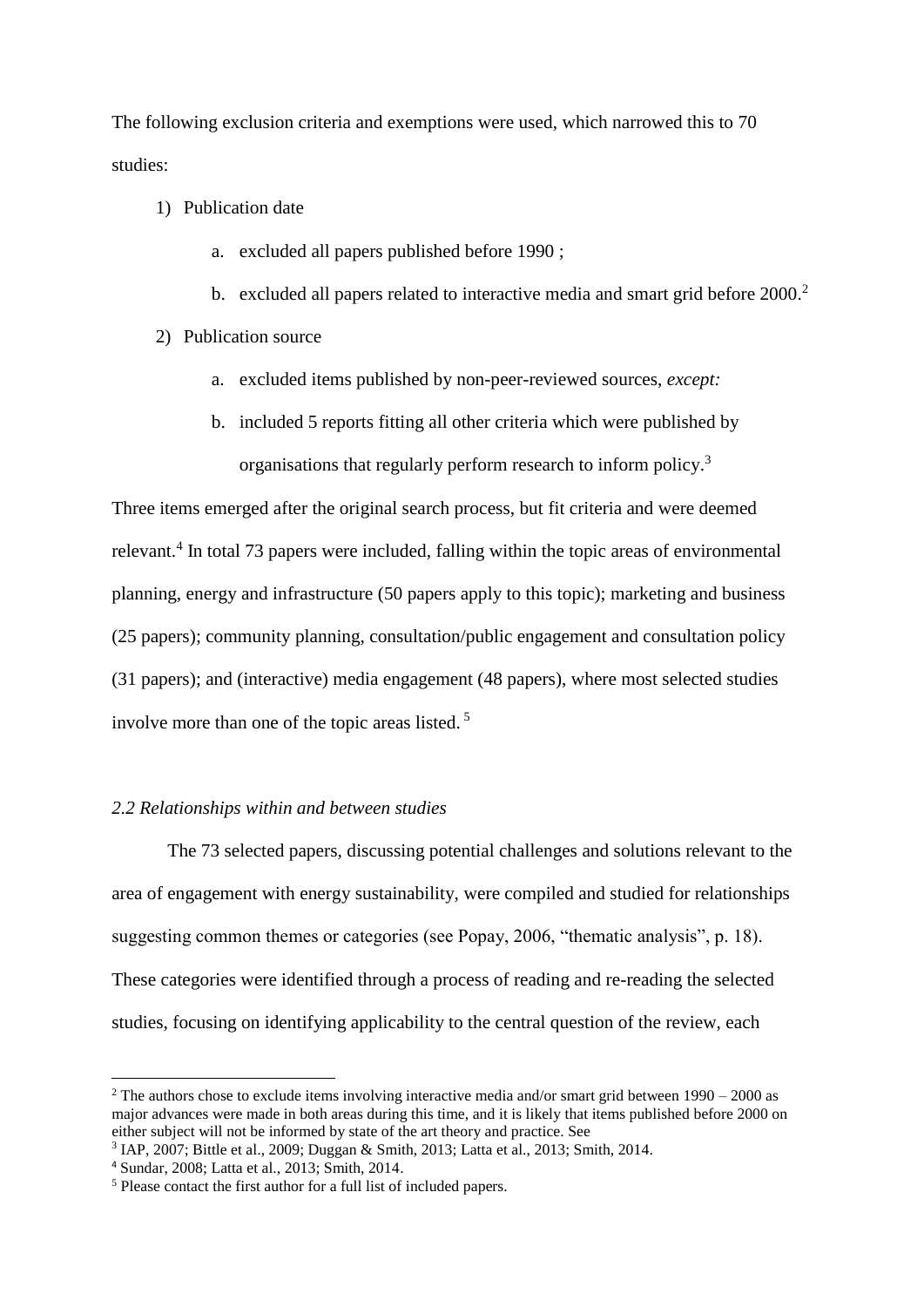study's limitations and findings, and, where relevant, classifying key points as potential challenges to engagement with sustainable energy initiatives, or, alternately, potential solutions to engagement challenges.

To illustrate the process of building categories thematically: in attempting to engage users in planning issues via social media, Evans-Cowley and Hollander (2010) found combinations of in-person and online participation to be more effective than online communication alone. This theme was recurrent in other selected papers; for example, Vervoort et al. (2010) describe the importance of varying "levels of engagement" including online and live methods (p. 614), and Mooij (2007) suggests integrating "multilevel" ICT "across time, place, and media" to facilitate a rich learning process (p. 1513). If a theme recurred six times or more, a challenge was identified. In this example, the challenge identified was that of "reaching greater numbers of consumers" (challenge 4). There is also an identified solution in Evans-Cowley and Hollander (2010), a combination of online and offline participation events. This was translated in solution 4: "Diversity in presentation format and tone" (see Table 1). Based upon the identified challenges and solutions, the study proposes a conceptual framework, the SDCF (Figure 1). This simultaneously presents a visualisation of relationships between challenges/solutions and ongoing communications programmes, and a possible sequence for application of principles. The proposal of the SDCF aligns with the NS method of developing conceptual models based upon review findings in order to link together key issues and key processes (Popay et al., 2006). Broadly, the categories of challenge and solution correspond by number: section 3.3.1 demonstrates how the challenge of gathering, understanding and using consumer data (challenge 1) is addressed by implementation of aggregation and analysis procedures (solution 1). For clarity, these also correspond to the order of steps in the SDCF process. In practical terms, there are a variety of interconnections and overlaps among challenges and solutions; for example, the challenge of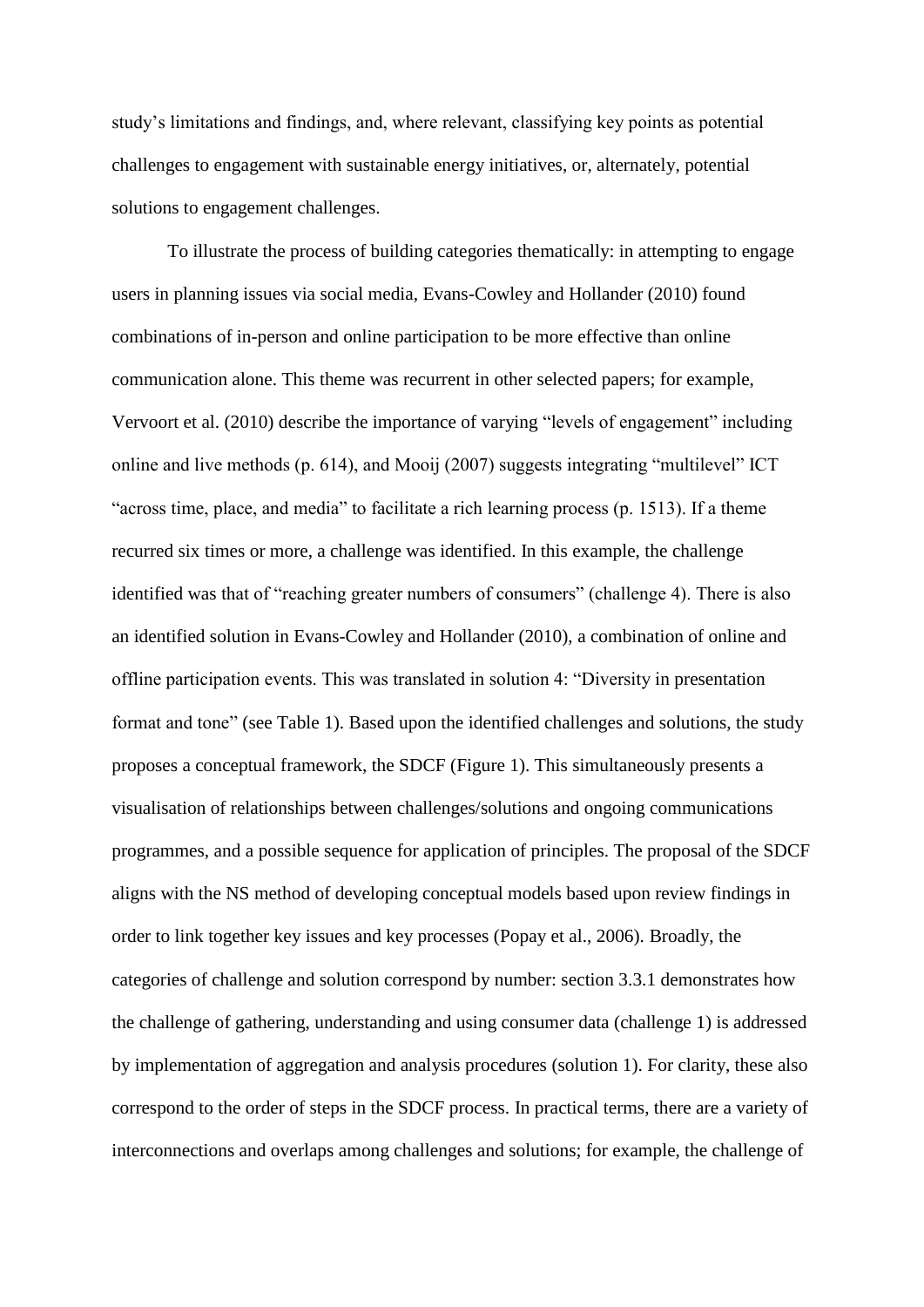reducing risk related to mistrust and misinformation can be answered by all of the solutions in different ways, as the following discussion will illustrate. In short, each solution indicates a method of addressing one or more of the challenge types identified.

### *2.3 Robustness of synthesis*

The NS approach was used in order to analyse the complex multidisciplinary nature of the research topic, and the current lack of cohesive data structures within it, problems impeding focused policy solutions in this area thus far (Victor, 2008; Pierce & Paulos, 2012). NS's thematic synthesis is extremely useful in that is allows us to clearly address major opportunities, difficulties and risks involved with sustainable energy engagement processes in the context of the contemporary information economy by presenting broad causal relationships, while also providing specific practical guidance concerning practical implementation of solutions, as gleaned from the relevant literature (see Popay et al., 2006, "conceptual models", p. 20).

A potential limitation of this method is that outcomes will not reflect the complete range of possibilities and risks related to interactive media engagement and sustainability. It should be recognised that the systematic review does not offer a complete picture or a set of discrete answers, but rather a partial picture, and that the theoretical insights are meant to add to the understanding of the mechanisms underlying the reported results (Popay, 2006). NS also poses a limitation concerning consistency in identifying relevant findings and studies. As the first systematic review on the topic of interactive engagement with sustainable energy, analysis and outcomes are presented as indicative rather than comprehensive. The framework is intended to provide a basis for refinement by future research using complementary methods, including empirical testing (Leamy et al., 2011).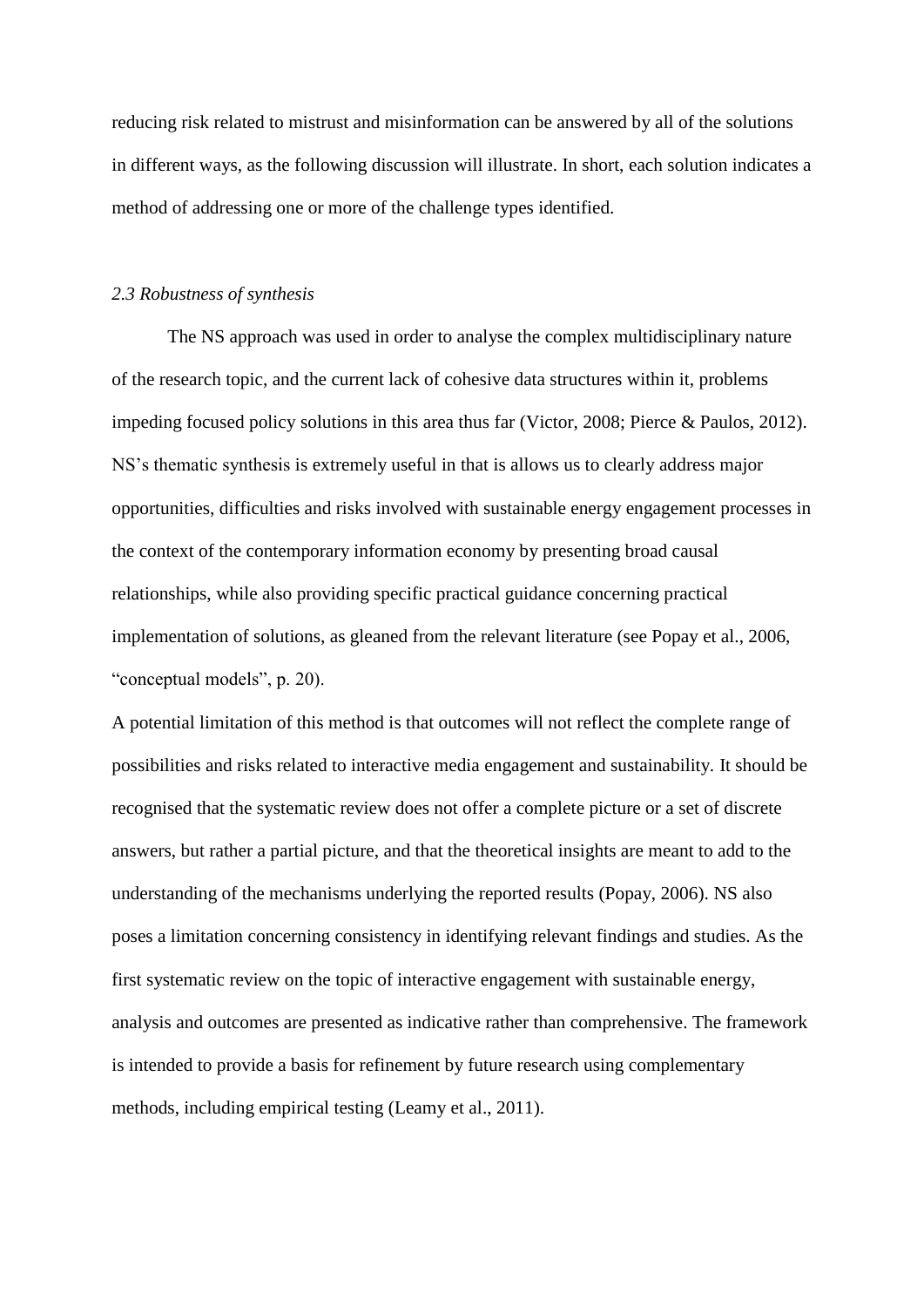## **3. Results**

### *3.1 Challenges to consumer engagement in energy transitions*

On project scales, consumer engagement can describe active engagement with energy transitions, including technologies (eg. remote energy control devices), products (eg. installing solar panels) or developments (eg. acceptance of a local wind farm). Organisations across sectors currently face a number of significant challenges to consumer engagement in energy transitions, some of which can be addressed with interactive media. Challenges and solutions identified in the systematic review are presented in Table 1. Each of the listed challenges relates largely to one of the proposed solutions and principles of the SDCF (see section 3.3 and Figure 1). Interdependencies among varying challenges/solutions will also be discussed.

# *3.3 Addressing the challenges: proposing solutions and principles of the SDCF*

#### *3.3.1 Solution 1: Aggregation and analysis of relevant data*

*Challenge 1: Gathering and processing consumer data effectively.*

One recurring theme in the literature regarding how the sector can increase engagement from consumers relates to the need for more effective ways to harness the power of consumer data in designing engagement approaches, in order to target consumers more efficiently and to serve them more effectively. Several studies assessing the use of interactive media note the capacity of these media to help produce, collect and collate user data (Li & Du, 2011; Simmhan et al., 2011; Gensler et al., 2013). As part of a network such as an electricity grid, aggregation and analysis are a means by which unstructured or semistructured information can become meaningful and useful. In the SDCF, these processes serve the same purpose; digital and particularly social media provide copious amounts of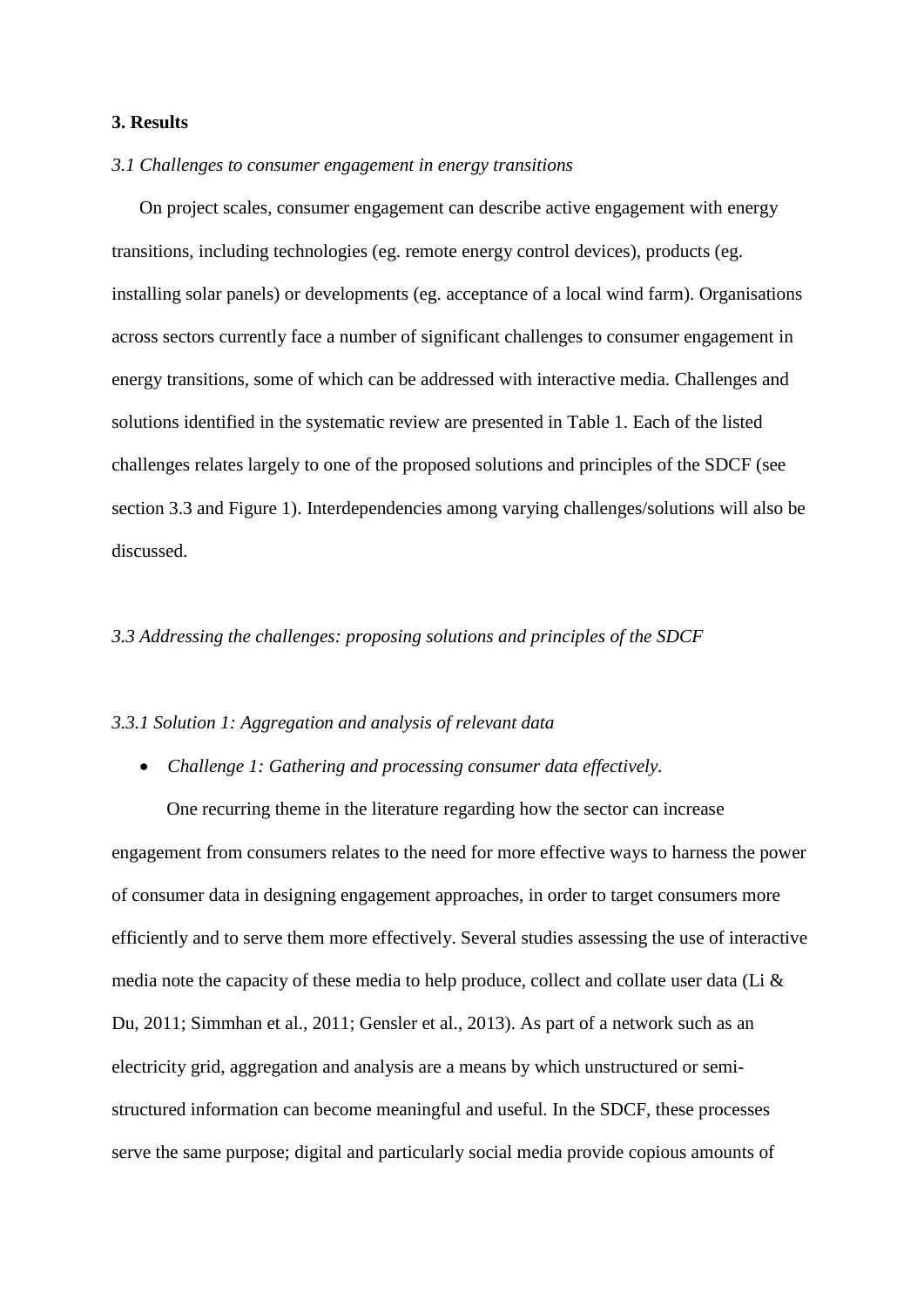contextual data that can assist in this process. Data relevant to energy communications scenarios can take a variety of forms, including but not limited to:

- platform-specific, often pre-summarised analytics data such as that available from Facebook and Google Analytics;
- syntactic and semantic data automatically filtered or manually selected from published content across many platforms, for example Twitter or web forums;
- qualitative and quantitative data drawn from online polls and questionnaires;
- content- or subject-specific data generated by public challenges and competitions;
- varied engagement data gathered from participation in events such as online games, email campaigns, and webinars.

Collating and re-presenting data can help users at every level, including energy producers, consumers, and advocates, to better understand the energy network: who is engaged with what type of energy, why, and how; what problems they might have; what solutions are available. This information has potential value for producers and consumers alike as it is made public and accessible. Although access to information on its own is not always likely to influence behaviour, information in context is more likely to have an impact (Bogost, 2007; Vervoort et al., 2010). Simultaneously, by aggregating consumer data, organisations can more accurately assess what is valuable to the public and make better efforts to offer that value (Rundle-Thiele, et al., 2008; Nambisan & Watt, 2010). Simultaneously, it is important to consider public concerns regarding privacy and data protection, as that may trigger public resistance against data aggregation, a risk that can arise as a result of implementing interactive solutions (Krishnamurti et al., 2012).

Used here to refer to the process of dividing and identifying trends in collected data, analysis crystallises findings that may be meaningful for an organisation hoping to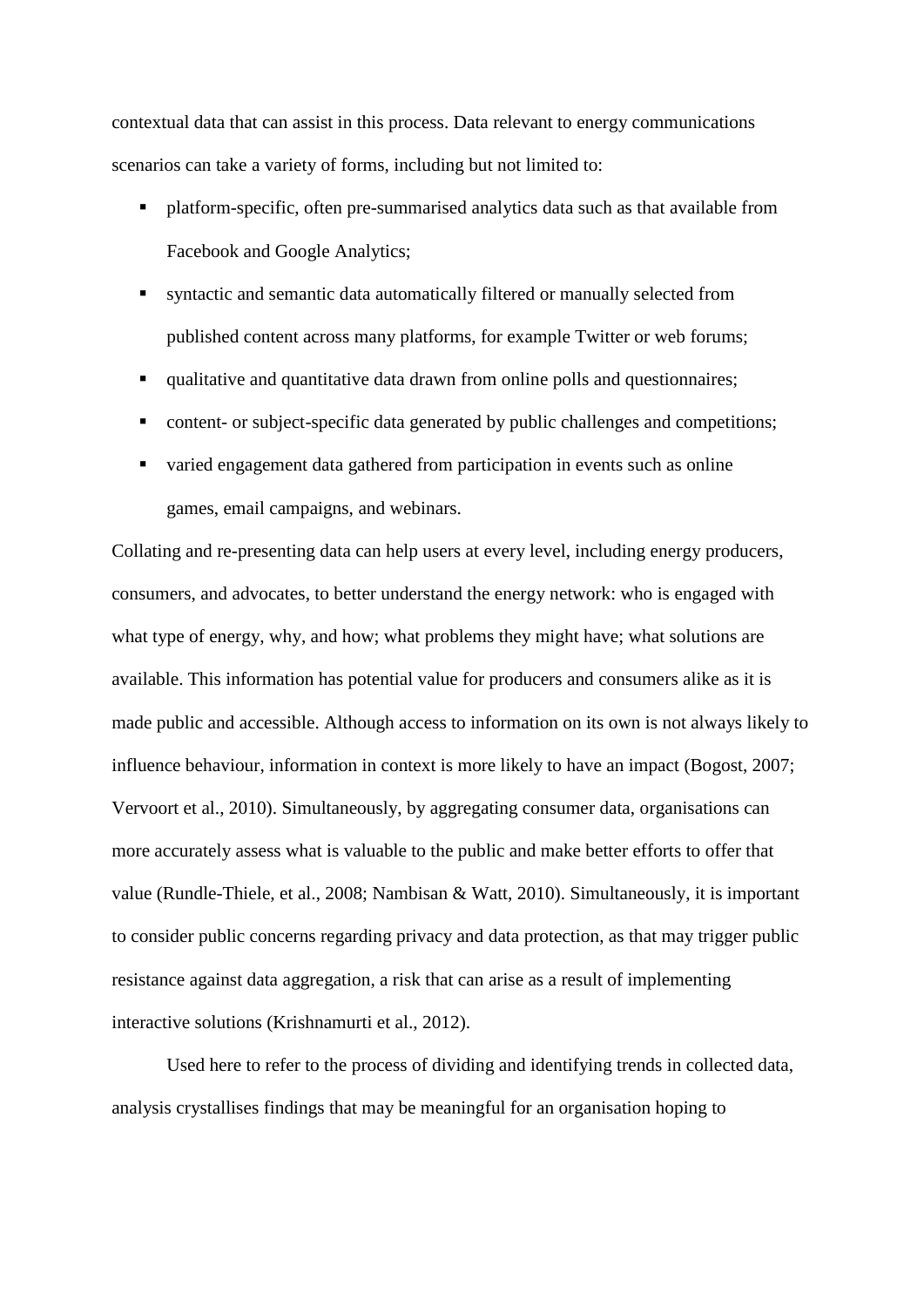communicate more effectively, particularly findings likely to influence how energy communications are received by the public, including:

- political makeup of an area;
- common economic concerns:
- social context, including diversity, education, age/gender demographics, and population density;
- local technological infrastructure;
- local environmental groups and interests;
- sentiment concerning the organisation, project, or similar projects;
- need for a particular product or service;
- questions for which the project may be able to supply a productive response.

Aggregation and analysis can also help projects identify social influencers or so called "block leaders", volunteers that help to spread information on specific topics (Hopper & Nielsen, 1991). It appears that information spread on a peer-to-peer basis has a greater impact on purchasing and behaviour than organisation-to-consumer communications (Chu & Kim, 2011; Gensler et al., 2013). Analysis of social data can assist a project in mapping its stakeholder network accurately, sensitively segmenting consumers, and providing information tailored to specific groups.

The process of collecting social data is varied, and can range from using relatively simple, free online tools to developing highly sophisticated automated systems. While the ideal combination of social platforms will differ by project, the combination of a website and a Facebook account is the current baseline. If a project only uses these two, it can begin simple data tracking via user-friendly Google Analytics, Facebook Insights, and bit.ly. However, as mentioned before, it is crucial to do this in a way that consumer privacy and data protection is ensured and perceived as such by consumers. On the other end of the spectrum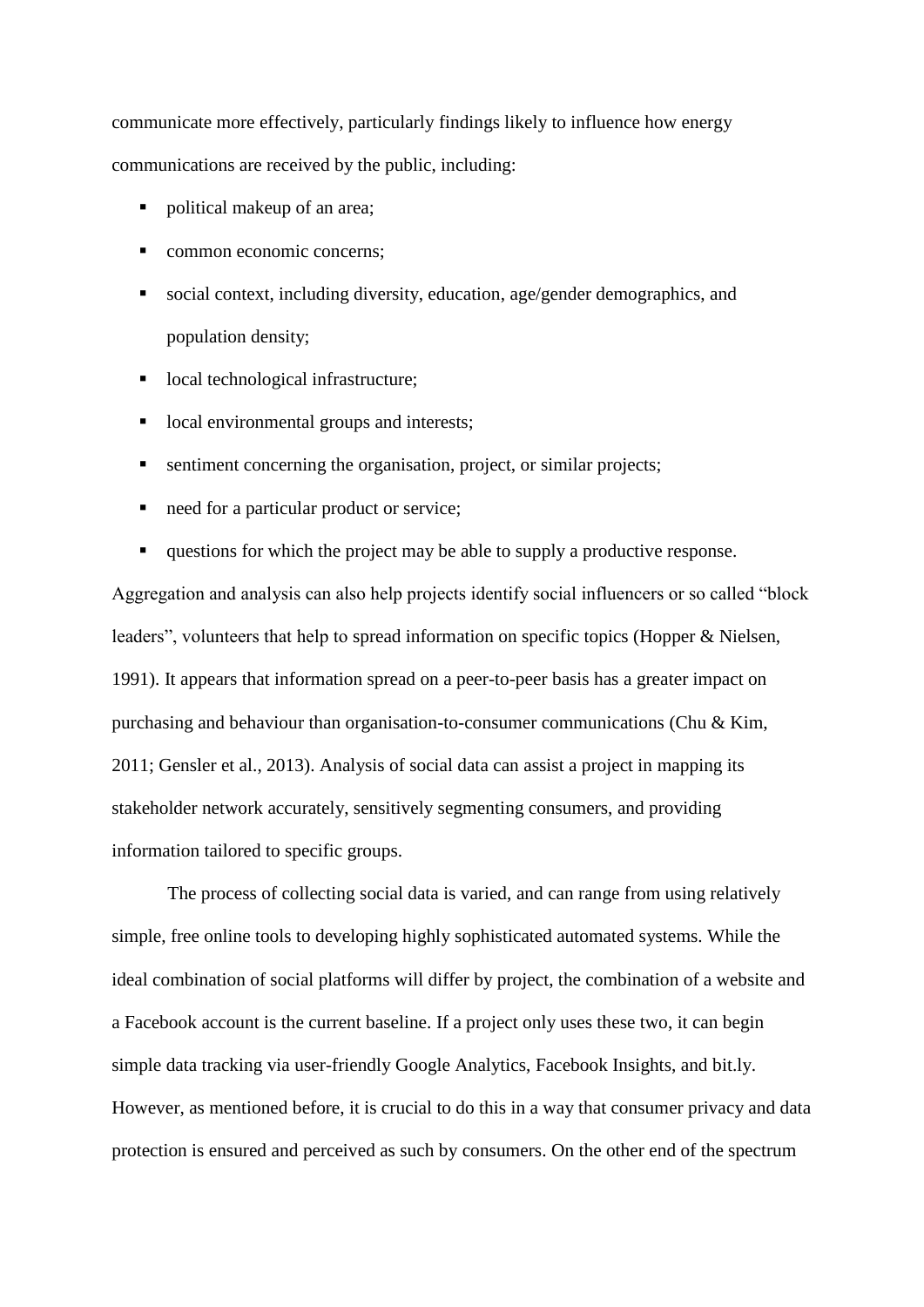are bespoke, purpose-built apps for data generation like *Wattsup,* created by the Lincoln Social Computing Research Centre to collect, summarise and visualise users' energy consumption in real time, similar to in-home smart meters (Foster et al., 2010). Other projects have made use of crowdsourcing techniques for qualitative data collection, ranging from simply asking people what they think about relevant issues, to facilitating the creation of specialised solutions to existing or hypothetical problems (Ross & Tomlinson, 2010). An example is the Los Angeles Smart Grid Demonstration Project, which works directly with infrastructure, aggregating data from sources ranging from smart meters to social networks, and using advanced analytics and data mining to forecast energy use patterns to be fed back to the grid (Simmhan et al., 2012).

### *3.3.2 Solution 2: Responsiveness toward consumers*

## *Challenge 2: Reducing risks related to mistrust and misinformation.*

Lack of consumer trust in energy development and supply organisations, and government structures around development and supply, is a significant barrier to consumer engagement, and thus to the growth for the green energy sector and for most infrastructurescale innovations (Huijts, Midden, & Meijnders, 2007; Haggett, 2011). Among energy consumers there appears to be a lack of relationship with the energy sector, possibly because the energy network is largely invisible and its products intangible (Devine-Wright et al., 2010). This represents a lost opportunity, as there is an abundance of research demonstrating that where stronger relationships with energy consumers are created through frequent interaction, loyalty to organisations increases, as does knowledge of what an organisation is offering, and willingness to share related information with others (Yannopoulou et al., 2010). Wolsink (2000), speaking on wind energy development, suggests that often people are not against renewable technologies themselves, but are rather primarily against the people who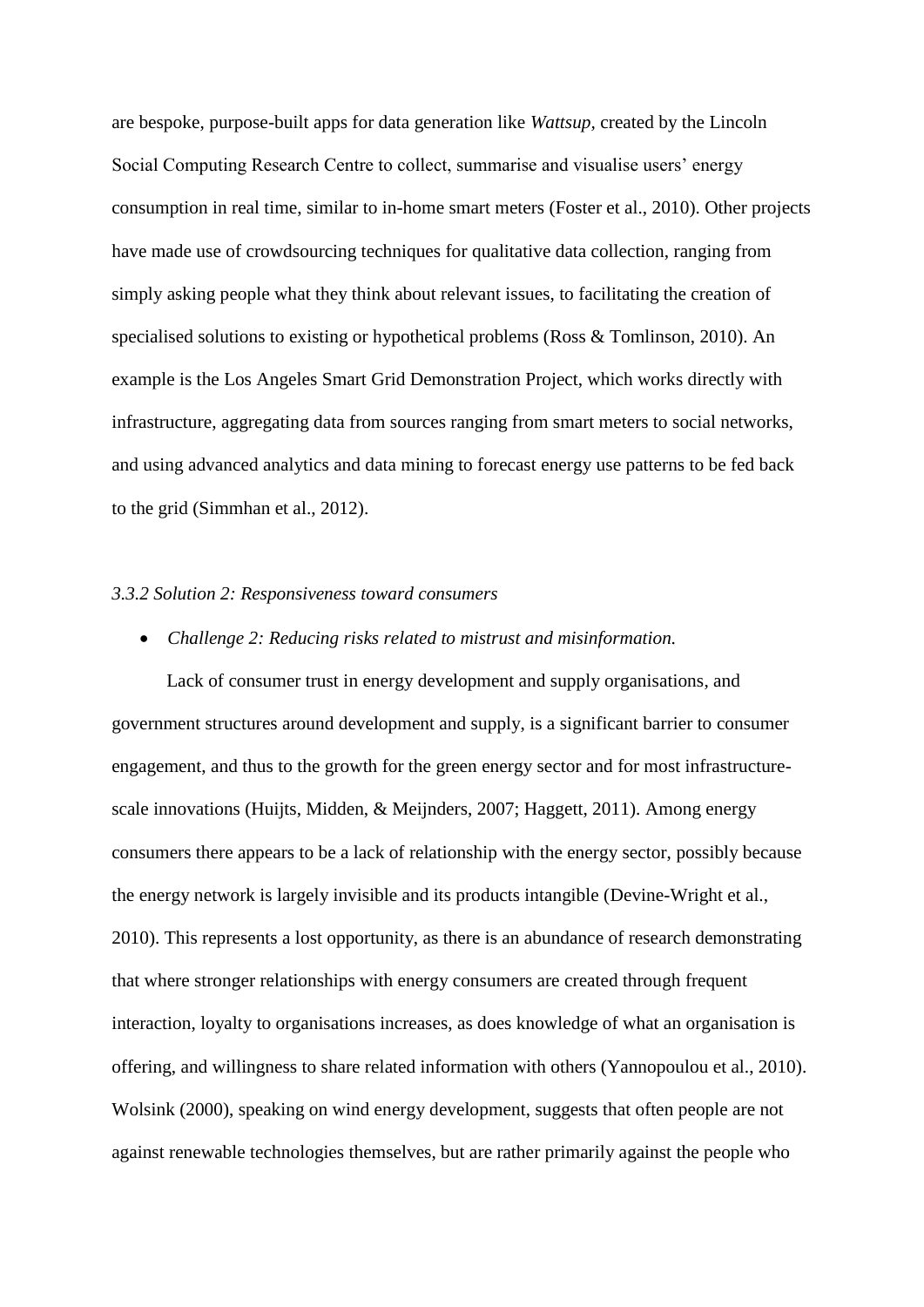want to build the infrastructure. Toke et al. (2008) make a similar point, stating that negative attitudes toward developers and corporations can be powerful in dampening industry growth, particularly in countries "which do not have networks of support for … renewable energy to counter the messaging of anti-groups" (p. 47). Social responsiveness serves a number of purposes, including building trust, increasing interest as users realise their social actions have reactions, and helping to manage the risks associated with introducing new technologies, products and ideas (Laroche et al., 2012; Krätzig & Warren-Kretzschmar, 2014). It should be noted that involving interactive media technologies in participatory processes can also complicate the issue of trust, where, for example, citizens have accused planners of using more sophisticated methods to manipulate them (Evans-Cowley & Hollander, 2010). For this reason, the introduction of new technologies to engage consumers should be handled sensitively, and reactions should be monitored carefully.

The SDCF proposes two types of responsiveness communications programmes can employ: direct responsiveness to comments and questions raised by users in the network, and indirect responsiveness to trends identified in relevant data. Direct responsiveness indicates communication with users in real time, for instance answering a question via Twitter, or replying rapidly to a Facebook comment. This strengthens feeling of commitment in users, an important factor for enhancing consumer trust (Yamagishi & Yamagishi, 1994). Further, direct response enables an organisation to increase public awareness of its role in the energy network and enhance brand reputation (Gensler et al., 2013).

Indirect responsiveness occurs via changes to project content or communications. An example is when a project

- answers a frequently asked question on the project website, in a tweet or through an infographic;
- targets user groups who are underserved;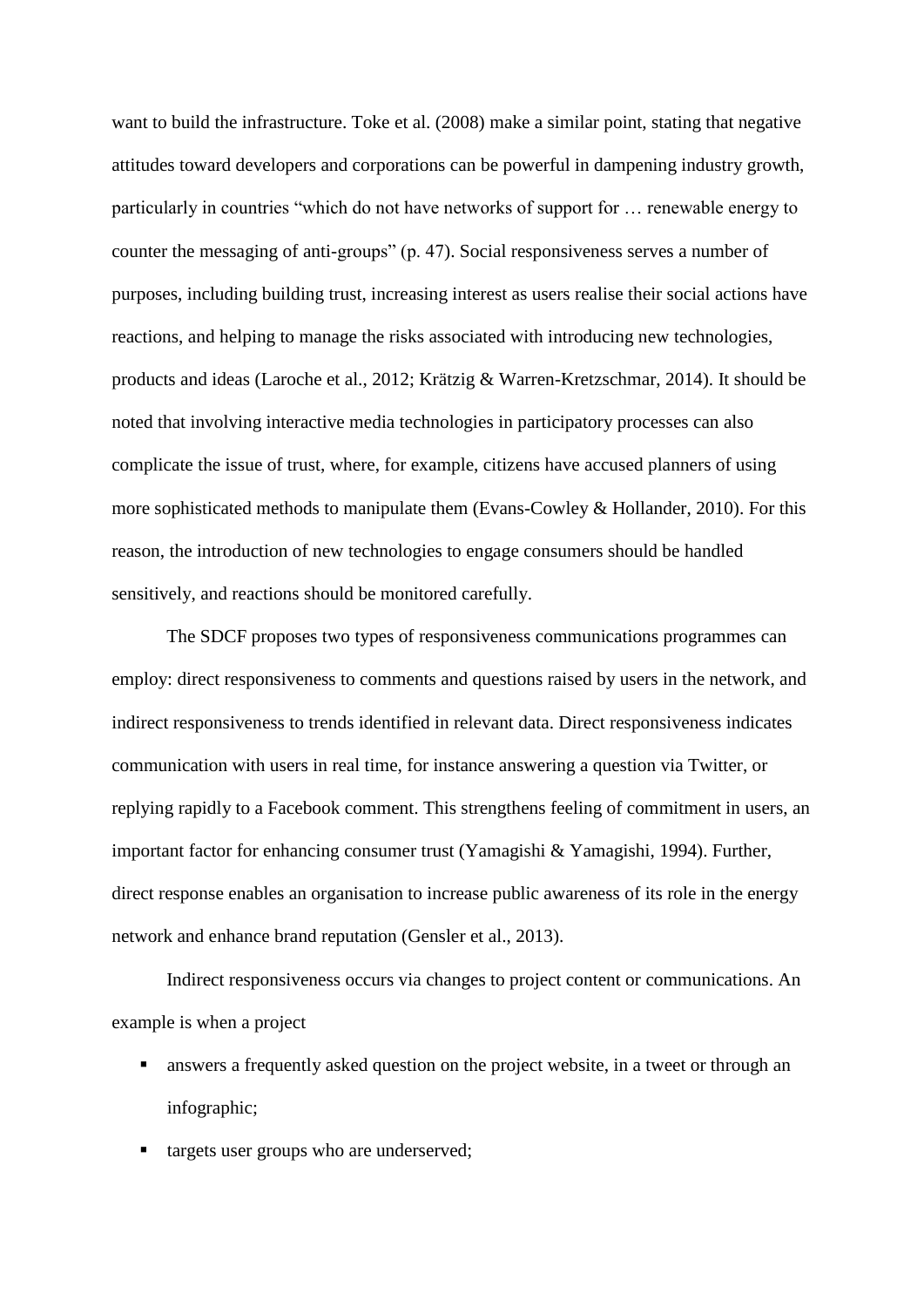- design of a project or product to suit user needs;
- alters the design of the user consultation process to suit user needs.

Indirect responsiveness largely serves to help increase the transparency of project information, and to position a project clearly within the energy network in ways that will be helpful to growing user relationships (Mandarano et al., 2011). There is a consensus in engagement literature that making the act of response understood (for example, in the form of "You said, we did") is beneficial to users' level of engagement and trust in a project or organisation (IAP, 2007).

Several studies suggest that energy grid technologies will increasingly require active, two-way involvement whereby users inform the grid network of their energy needs, desires, habits, and plans either indirectly through data or directly via system tools such as smart meters (Simmhan, et al., 2011; Pierce & Paulos, 2012). In these ways energy users become "co-creators of value" within the energy network (Honebein et al., 2009, p. 2). At the same time, ambitious digital engagement programmes can help test future energy applications at an early stage, and begin normalising two-way dialogue earlier than is strictly necessary to promote a shift in this direction among users (Pierce & Paulos, 2012). Projects that have taken a responsive approach include ones like Good Energy, a UK renewable electricity supplier that employs Facebook daily to invite comment ("Energy security, what do you think?") or present the outcomes of public feedback ("This is what you told us …").

While empowering users through feedback and observable impact, responsiveness can also be a buffer against the risks associated with negative publicity, for example the complaints of disappointed customers posted online, or anti-renewable energy social media campaigns. Gensler et al. (2013) notes that in "the unique context of social media … more passive strategies may frustrate disappointed customers and may motivate them to vent their negative feelings on a large scale through their social network" (p. 249). A number of studies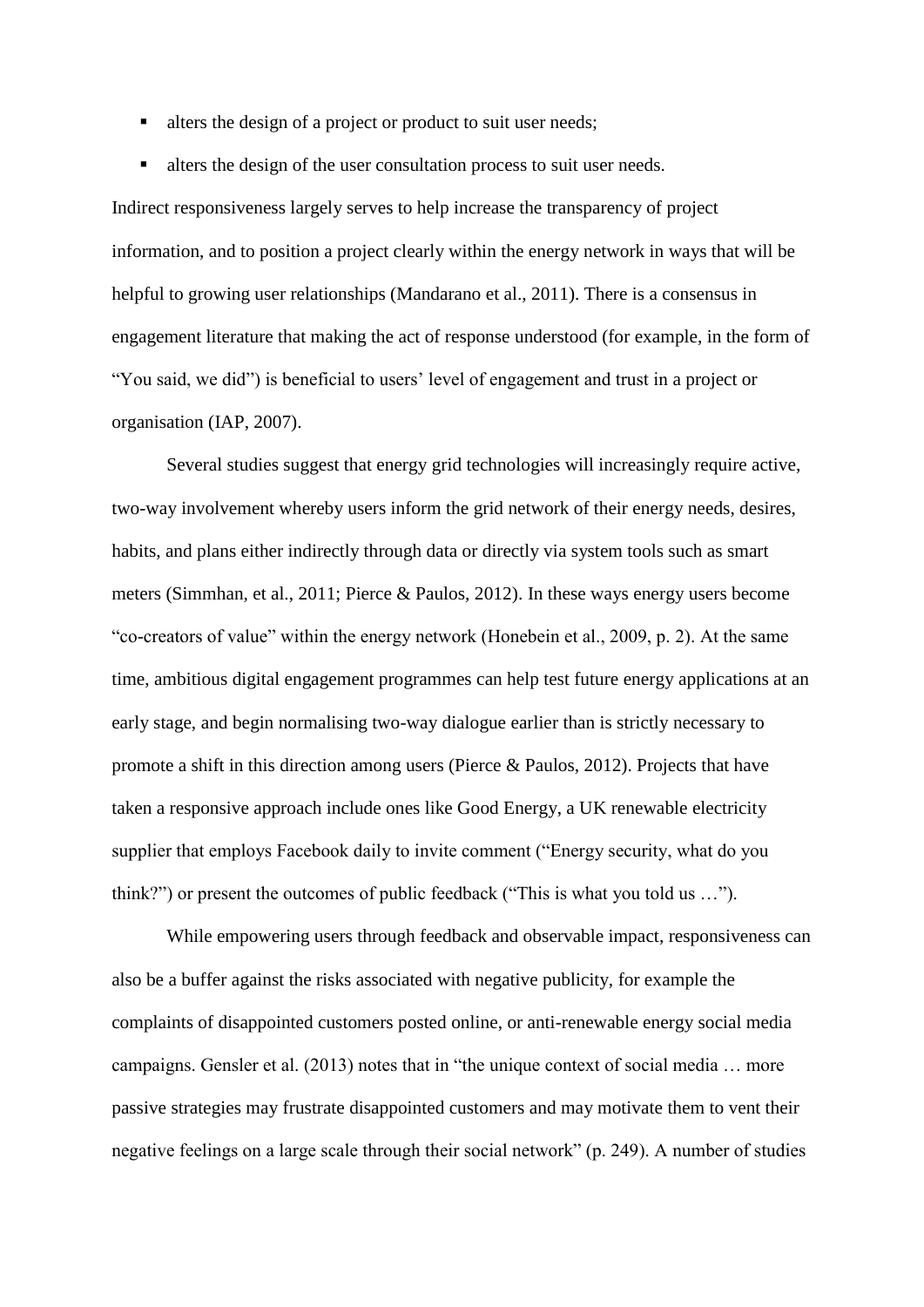also suggest that diplomatic and empathetic responses from an organisation, including corrections to misinformation where necessary, can be a means of building trust and involvement (Haggett, 2009; Toke et al., 2008).

### *3.3.3 Solution 3: Transparency of language and process*

*Challenge 3: Building stronger relationships with consumers.* 

Accurate representation is a key concern for projects that aim to affect energy transitions, as misinformation and misunderstanding are causes of substantial loss for both private companies and the green energy sector (Sheppard, 2011; Twitchen & Adams, 2012). Sustainable energy projects have the task of making information both clear and accurate, aims that often compete as information associated with energy networks can be exceedingly technical and complex. Transparency is used to refer to ways in which interactive communications can make project information as presented to users, and the project itself, more clear (Bogost, 2007; Vervoort, 2010).

Devine-Wright et al. (2010) explored the knowledge gap concerning energy network supply in the UK, querying the public's understanding of how electricity reaches the home, who is responsible for the supply, and what the phrase "National Grid" means to energy consumers, as well as to assess general beliefs about infrastructure development. The study found that a majority of participants seem to perceive electricity networks as "cables and wires" rather than as human beings and organisations; the authors suggest that "organisational invisibility coupled with low expectations of participatory involvement" is likely to provoke public opposition and delay in creating new energy infrastructure (p. 4127).

Transparency of process and information can also be used to address challenge 2, reducing risks related to mistrust and misinformation. Key issues of trust for sustainable energy projects are likely to include problems of language or terminology, and problems of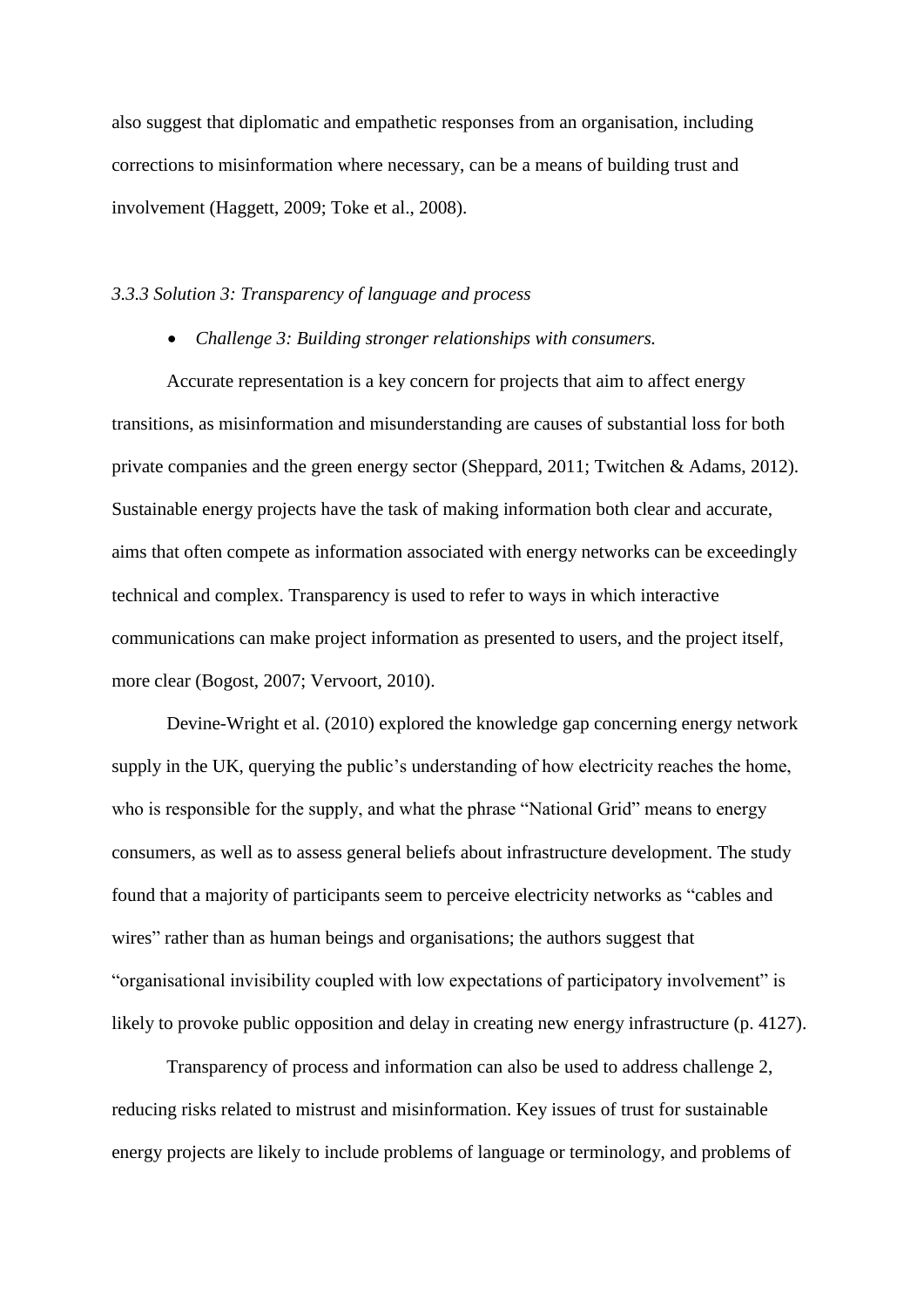perceived or actual organisational reticence concerning project intentions (Devine-Wright, 2007; Haggett, 2011). The use of formal or technical language in relation to new technologies is a factor frequently cited as obfuscating information and alienating users (see for example Schroeter & Houghton, 2011; Krätzig & Warren-Kretzschmar, 2014). A solution to this is to make organisational processes of decision-making as transparent as possible, and to provide opportunities for public participation and influence where possible (Gross, 2007). In addition, if any information needs to be withheld from the public for reasons of sensitivity or security, it is important "to admit the nature of what is being withheld and why, rather than risking the discovery of such secrecy, with subsequent adverse reactions" (Rowe & Frewer, 2000, p. 15).

In seeking to make information clearer, organisations must also manage the risk of becoming incorrect, reductive or simplistic in their representations. As Latta et al. (2013) point out, where correct information can quickly and easily go viral, so can inaccurate information, particularly where the inaccurate version "has a strong simple story, and the reality is complex" (p. 6). In this respect, source credibility is a major factor influencing trust in information provided in online environments (Metzger & Flanigin, 2013; Sundar, 2008; Westerman, Spence & Van der Heide, 2012). Sundar (2008) argues that the credibility evaluations largely depend on four technological features: modality (the structure of the message; eg. text, audio or video), agency (the source of information), interactivity (system responsiveness) and navigability (the ease of locating relevant information). These features are assumed to serve as heuristics deciding source credibility, also relevant to challenge 4: reaching greater numbers of consumers.

# *3.3.4 Solution 4: Diversity in presentation format and tone*

*Challenge 4: Reaching greater numbers of consumers.*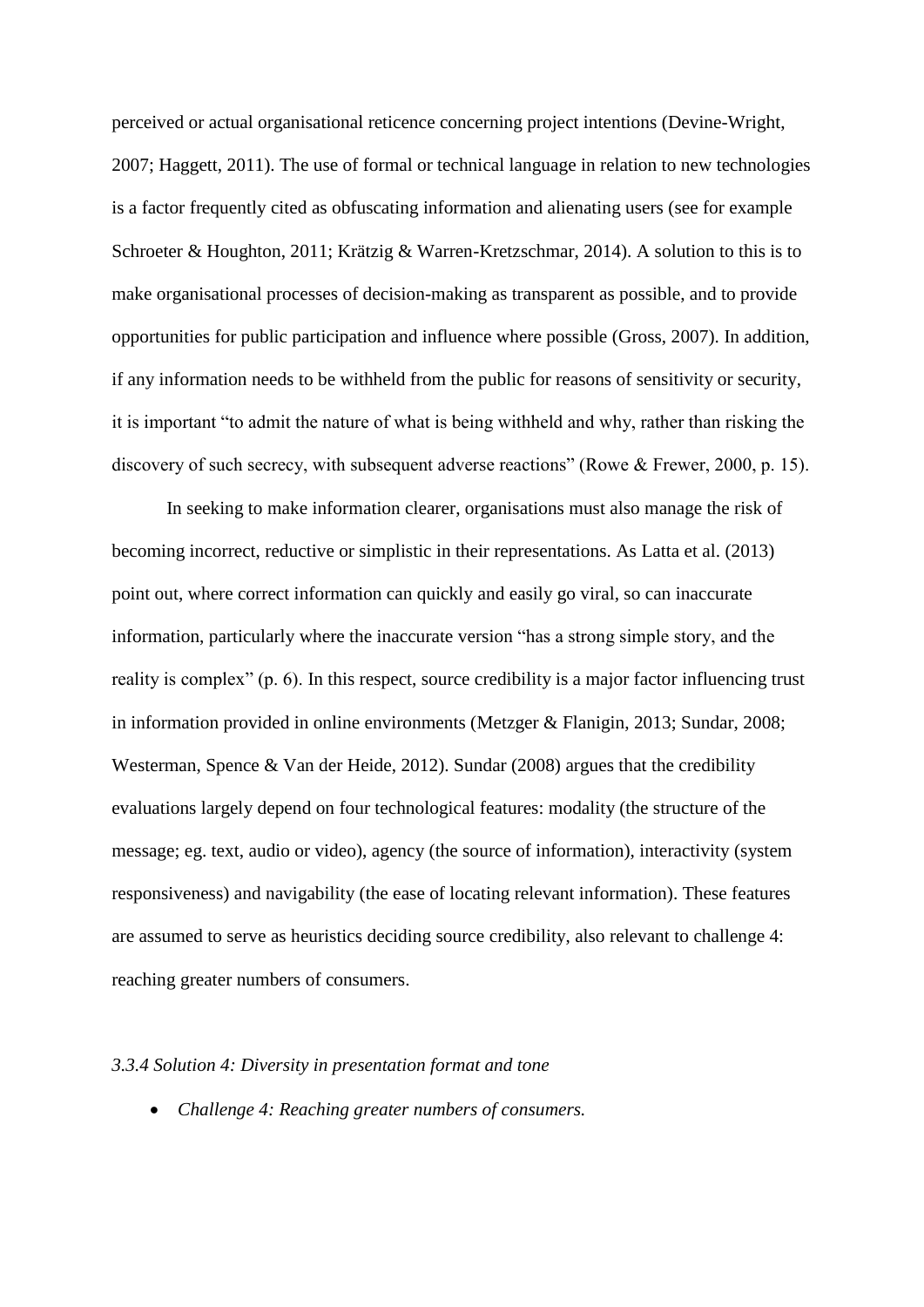A common type of challenge emerging from the literature is that of engaging new and diverse audiences in order to support the success of sustainable energy campaigns, products and services (see for example Rundle-Thiele & Paladino, 2008; Pierce & Paulos, 2012). Diversity refers to the variety of ways that information can be represented to the network, concerning information from the network, and is used to emphasise how re-packaging of information for new audience segments can increase access and interest. Research suggests that offering a variety of formats increases likelihood of users seeing, understanding and sharing information onward; it is also noted generally that showing is more effective than telling (Krätzig & Warren-Kretschmar, 2014). Bittle et al. explain that "offering different channels for participation can increase participant numbers" and diversity among participants, as there are positive relationships between the variety of information presentation types, and the number of people who are likely to respond (2009, p. 12).

Diversity also helps to build relationships by making processes and information more transparent (challenge 3); a professional report published on a company website, for example, is likely to be significantly less clear for the average user than the same information adapted to a more visual or simpler format such as an infographic, a series of vivid, simply-worded social media posts, or a video animation (cf. 'modality'; Sundar, 2008). Indeed social media tools are adept at addressing a broad range of learning and decision-making styles, as they can richly contextualise complex energy options through conversational systems of recommendation, relationship, personal and group identification (Zappen, 2005; Mooij, 2007). For example, in 2013 Vestas launched *Act on Facts*, a digitally-based, global campaign that delivers messages on global contexts for wind energy across a project website, Facebook and Twitter feeds and a YouTube channel, having at the time of this printing over 3,000 followers on Facebook. Campaigns are likewise diverse; for an example, Siemens US recently commissioned the adaptation by an English composer of Strauss's *Blue Danube*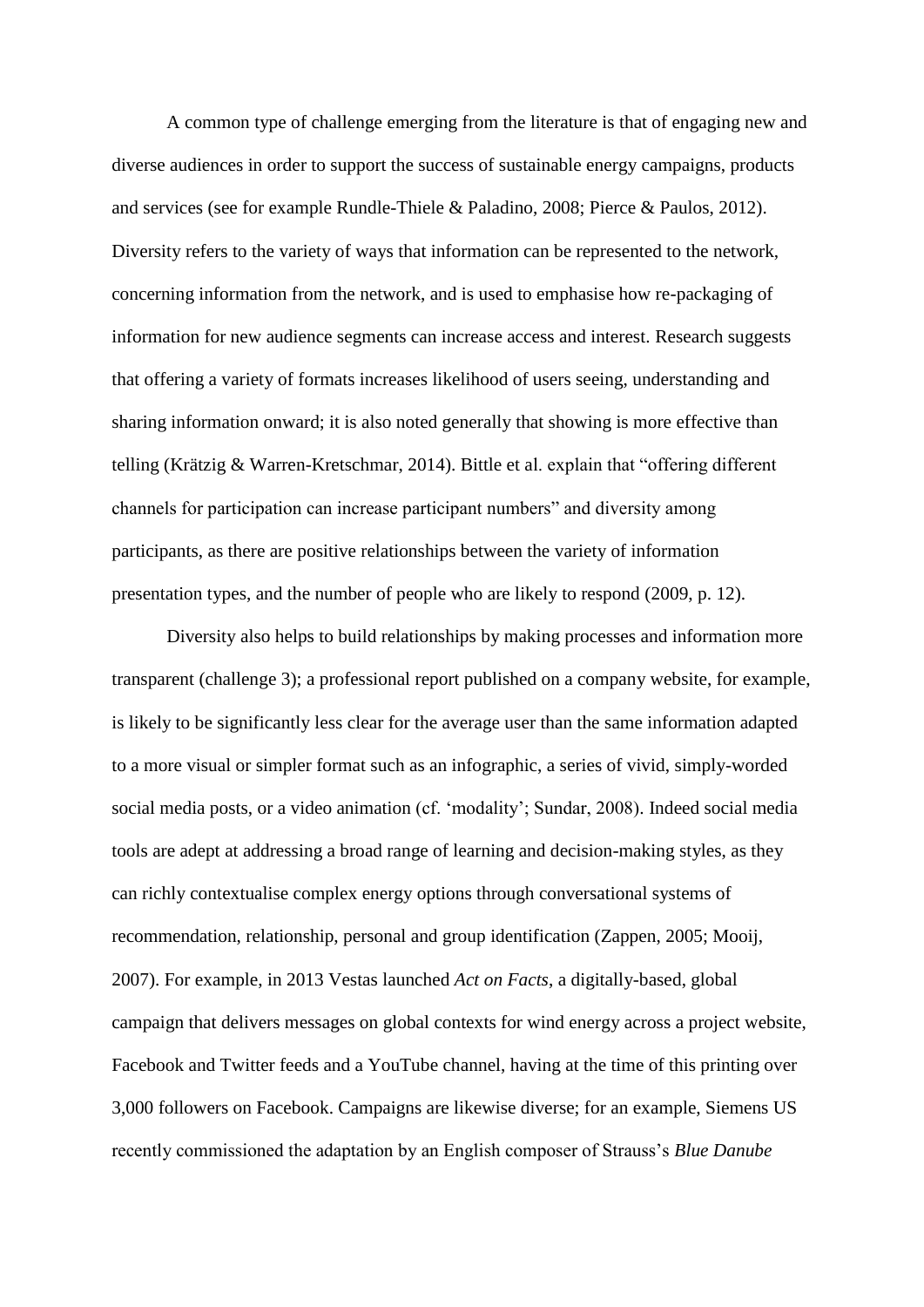using the sounds of wind turbines. Framing wind turbine noise, occasionally a point of contention, as a thing of beauty, the commission was used to power an accompanying publicity campaign for wind energy via online video, blogs and social media (Oliva, 2014).

Gensler et al. (2013) assert that vividness and interactivity are factors likely to stimulate engagement and sharing (Sundar, 2008); to this end, images and infographics that evoke the meaning of data very quickly are useful. It has also been shown that engaging content is often that which relates closely to practical issues or tangible elements of users' daily lives, particularly when knowledge is likely to be unfamiliar (Strengers, 2011). This also helps to counter the sense that one person's decisions will not make a difference (Langley & Broek, 2010). In a 2011 infographic, the European Wind Energy Association expressed the amount of carbon saved by wind energy worldwide (140 megatonnes) as the more legible "71 million cars off the road," or "33% of the EU's car fleet" (EWEA, 2011).

Again, however, there is the risk of inaccurate information or reductive explanations proliferating in the guise of fact; in rendering information diversely, communications teams should seek to simplify the often complex concepts surrounding energy networks without sacrificing accuracy, searching instead for ways to clarify key points, visualise data in new ways, or combine presentation methods (Latta et al., 2013; Sundar, 2008). A growing number of energy projects are combining face-to-face events with online activities as part of ongoing engagement processes, for example running workshops and public meetings in combination with online, social media campaigns. This works well for planning projects where continuous consultation is required, in educational contexts, and in policy-building community engagement processes (Bittle et al., 2009; Pierson-Smith, 2012). The aim in these cases is often to provide a continuous process of knowledge-building for a specific group, for example the students on a course or the residents of an area local to a proposed renewable energy development. These engagement programmes work toward goals such as gaining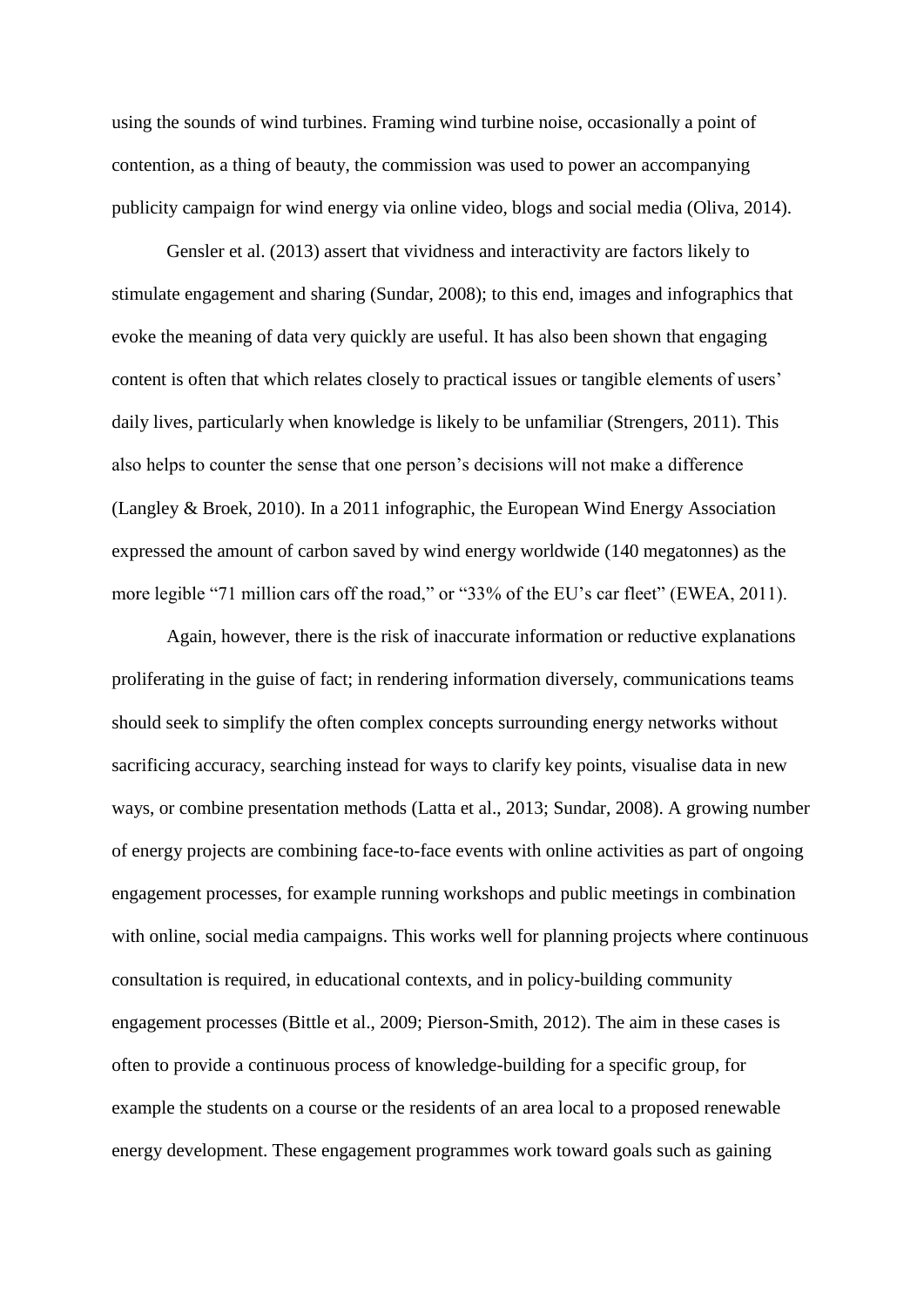planning consent, reaching a local energy target, or engaging a certain number of people in a given area. Among relatively small groups of users, this approach can not only increase access but also invigorate the social sidewalk-life of shared (real and digital) space, where awareness and interaction can grow organically in response to information events (Evans-Cowley & Hollander, 2010). A study by Schroeter and Houghton suggests that having opinions acknowledged and made visible to others in technologically-augmented real spaces, in this case a public screen displaying text messages, can be a source of interest for users who might otherwise not have engaged (2011).

Another method of representing content diversely is in the growing field of "serious games," specifically designed to engage players across a variety of platforms to promote collective problem-solving informed by real-world issues and constraints, an approach with promising outcomes with regard to, in particular, reaching younger demographics (Bogost, 2007; McGonigal, 2011; Barrios-O'Neill & Hook, 2012). On the other side of this coin, however, is the issue of the so-called "digital divide", relationships among demographics and tech savviness related to age, income, and geographic area that can lead to methods being unsuccessful with some groups (Gordon & Koo, 2008; Smith, 2014). This is another reason to include both traditional and innovative engagement methods, and to collect and assess data on different consumer groups (challenge 1).

## *3.3.5 Solution 5: Interactive dissemination of information*

*Challenge 5: Encouraging proactive consumer behaviour.*

The final challenge identified emerges from recent articles discussing the need for more involved decision-making and energy management from consumers, and relates to the potentials of participatory communication models to support greater proactivity (Simmhan et al., 2011; Gensler et al., 2013). Any behaviour that approaches energy resources actively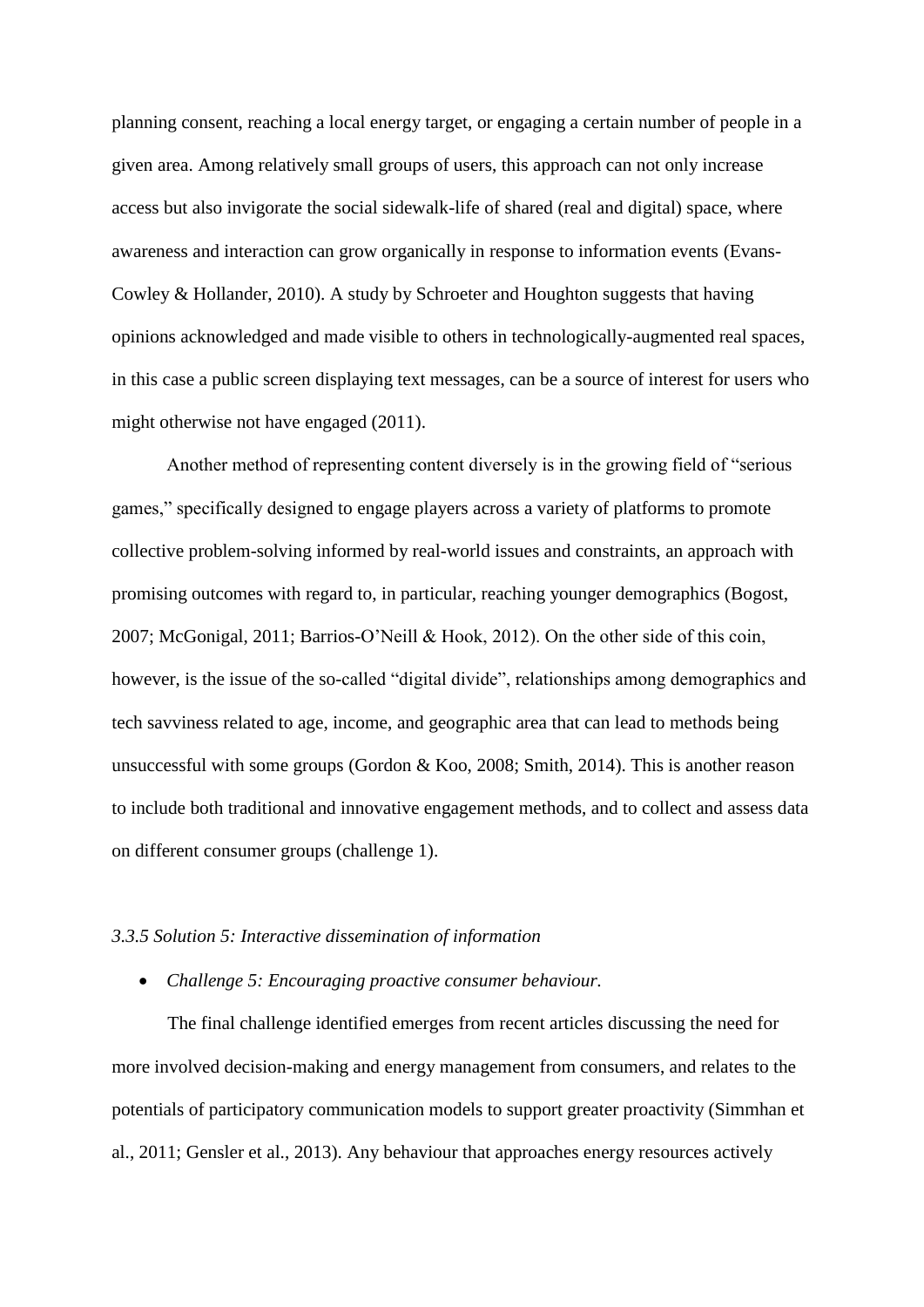rather than passively—from researching energy supplier options, to sharing information about a development socially, to managing household energy use more efficiently—could be described as proactive behaviour. While there is a common assumption that access to knowledge changes behaviour, research doesn't tend to support this, finding more often that social and emotional processes play a greater role (Kratzig & Kretschmar, 2014). The use of interactive engagement methods can support the proliferation of new social norms, and more proactive energy behaviours, by using what interactive networked platforms have to offer that traditional platforms don't, including social sharing, simulations of real-world processes, and interactive visualisations. The benefits of more proactive consumer behaviour range from more robust energy systems to greater public awareness of the operations of energy systems.

Wüstenhagen et al. (2007) describes the adoption of a new product, or acceptance of an innovative technology, as "a communication process between individual adopters and their environment", through which the normalising of a product or organisation makes it more compelling for individuals (p. 2685). Social media operates according to this principle, with a dynamic characterised by trending topics, the so-called viral spreading of information (Laroche et al., 2012). As a result, while the aims of dissemination differ depending on sector and organisational goals—a renewable energy trade organisation might hope to raise general awareness about the reasons to support renewable energy in a particular region, while a private sector organisation might hope to increase public understanding about a new product—social media remains sensitive to communications that are shareable, and sharing is interactive (Pierson-Smith, 2012; Zaglia, 2013). A number of studies have found that for "green power programs" in particular, success is more likely when communications "appeal to a sense of community and can rely on implicit or explicit social norms and values" (Wiser, 1998, p.113).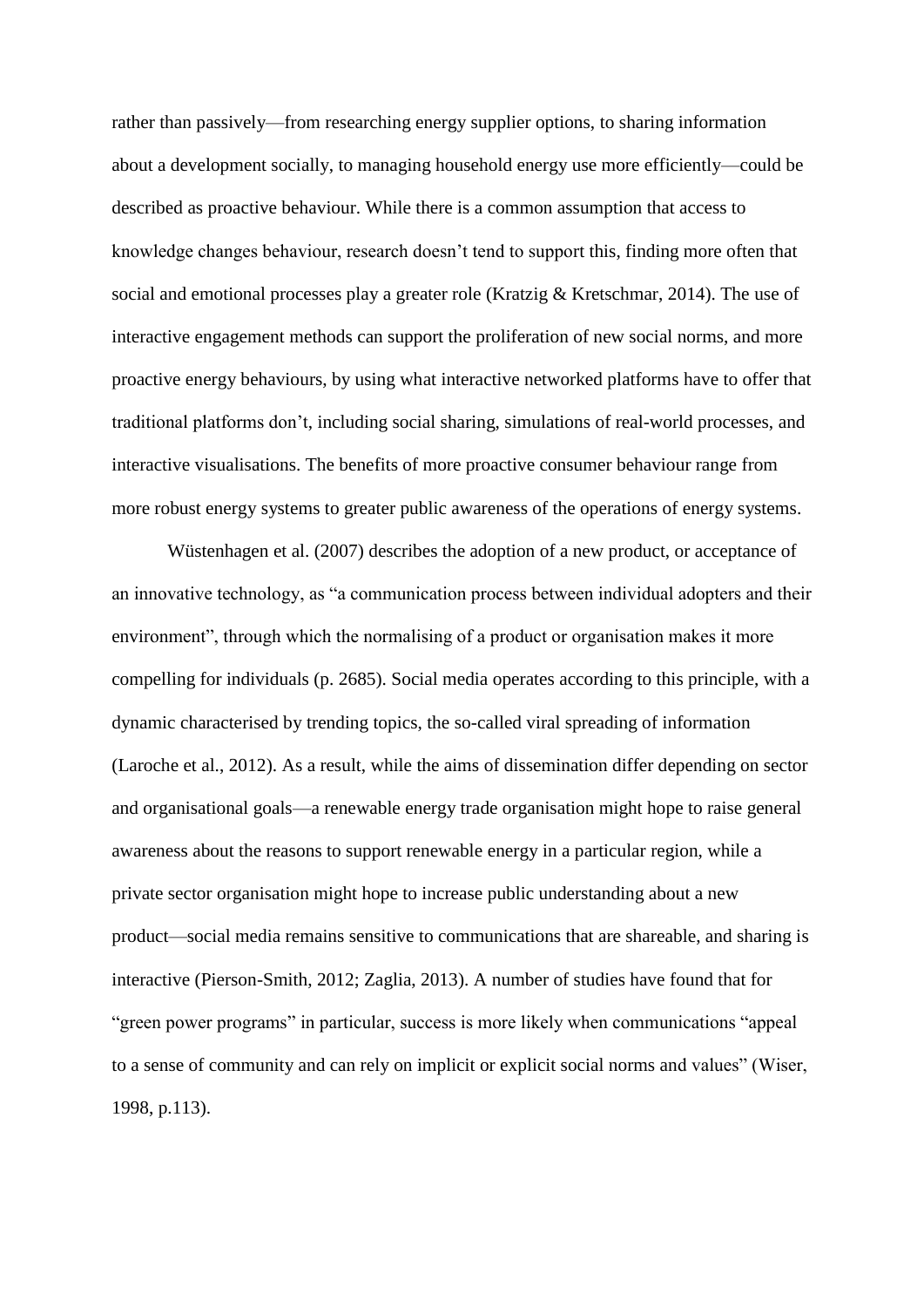Many organisations have already begun taking advantage of the tools and possibilities of interactive dissemination, from simple design to directly asking users to share content. Ecotricity, UK-based green electricity supplier, has a strong interactive profile, frequently posting photos submitted by users and images and facts designed to be shared, which get consistently high sharing rates. Siemens Energy disseminates a shareable Picture of the Week on its Facebook page and Twitter feed, highlighting the uses of its technology around the world. Action for Renewables (UK) hosted a t-shirt design contest promoted through social media, which generated sharable content for the project and users in the form of the design themselves, which reframed the project based on user ideas and values (2014). For bespoke communications solutions, such as a website designed to increase engagement with a local energy project, the ability to share information can be built into the tool, by including social sharing links on every page, conspicuous buttons for RSS feeds, and obvious places to leave comments or ask questions. Singh et al. (2008) note that user-generated communications can be effective at breaking through the influx of media because they have user credibility and pertain directly to what users deem important. Pierce and Paulos (2012) recommend allowing users to design products and processes in order to amplify "feelings of ownership and responsibility" (p. 668). While there is no one-size-fits-all approach to engagement or behaviour change, creating opportunities for web-enabled interaction, particularly interaction that engages users socially, appears to have promise for energy initiatives. Furthermore, analysis and aggregation of consumer data can be used to build increasingly effective dissemination strategies, by yielding insights in earlier stages about the social habits and concerns of consumers.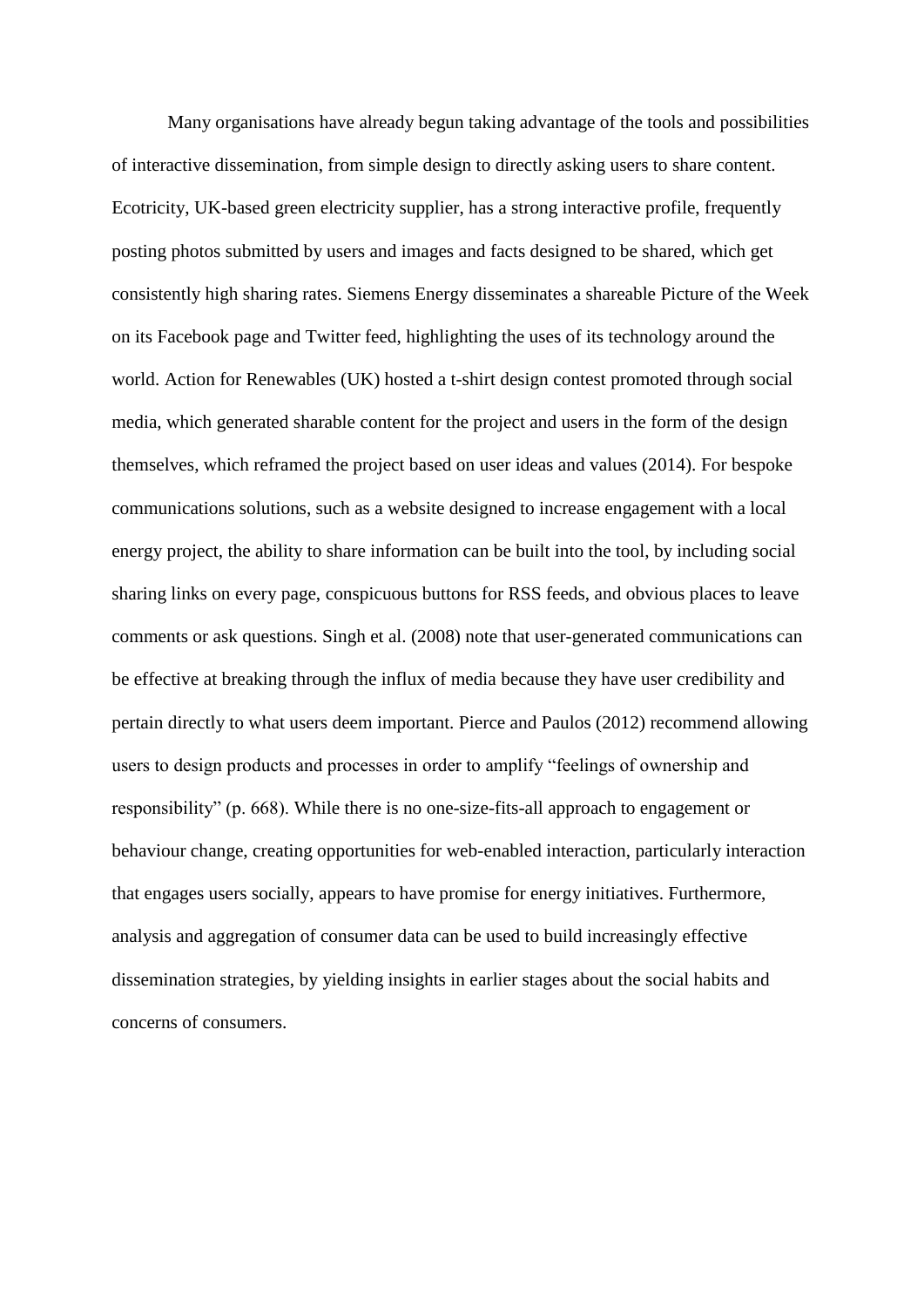### **4. Discussion**

### *4.1 Implications for Research*

The key contribution of the SDCF is that it provides a tool for addressing the key issues of social impact and risk that inhibit the use of digital platforms to their full potential, specific to organisations interesting in promoting greater energy sustainability. This is particularly appropriate for application in increasing consumer engagement in energy transitions, as effective communication is shown to be an essential factor in mitigating the risks associated with lack of information and mistrust that continue to be problematic for the sector, and are shown to stall industry growth (Haggett, 2011). The SDCF differs from traditional organisational communications processes in that it integrates new methods that reflect the social nature of energy networks and optimise opportunities for social feedback and two-way communication. The term "dynamic" is essential, highlighting the importance of continuous change in the way communications strategy is formed and executed. By tailoring its strategy over time to create increasingly relevant and compelling messages and products, an organisation can amplify social interaction around the project or brand, leading to increasingly numerous and information-rich streams of social feedback (Langley & Broek, 2010; Laroche et al., 2012).

A variety of technological approaches to smart energy distribution research and development have been proposed to evolve the current system (Røpke et al., 2010; Vervoort et al., 2010). Many of these approaches employ smart grid technologies, so called for their capacity to optimise network availability by applying principles including automated analysis, increased transparency and increased responsiveness (Hassan & Radman, 2010). A common theme of many approaches is a need for integrated informatics and increased twoway communications elements within energy systems, through the development of specialised tools or using existing digital and social networks in specialised ways (Gungor et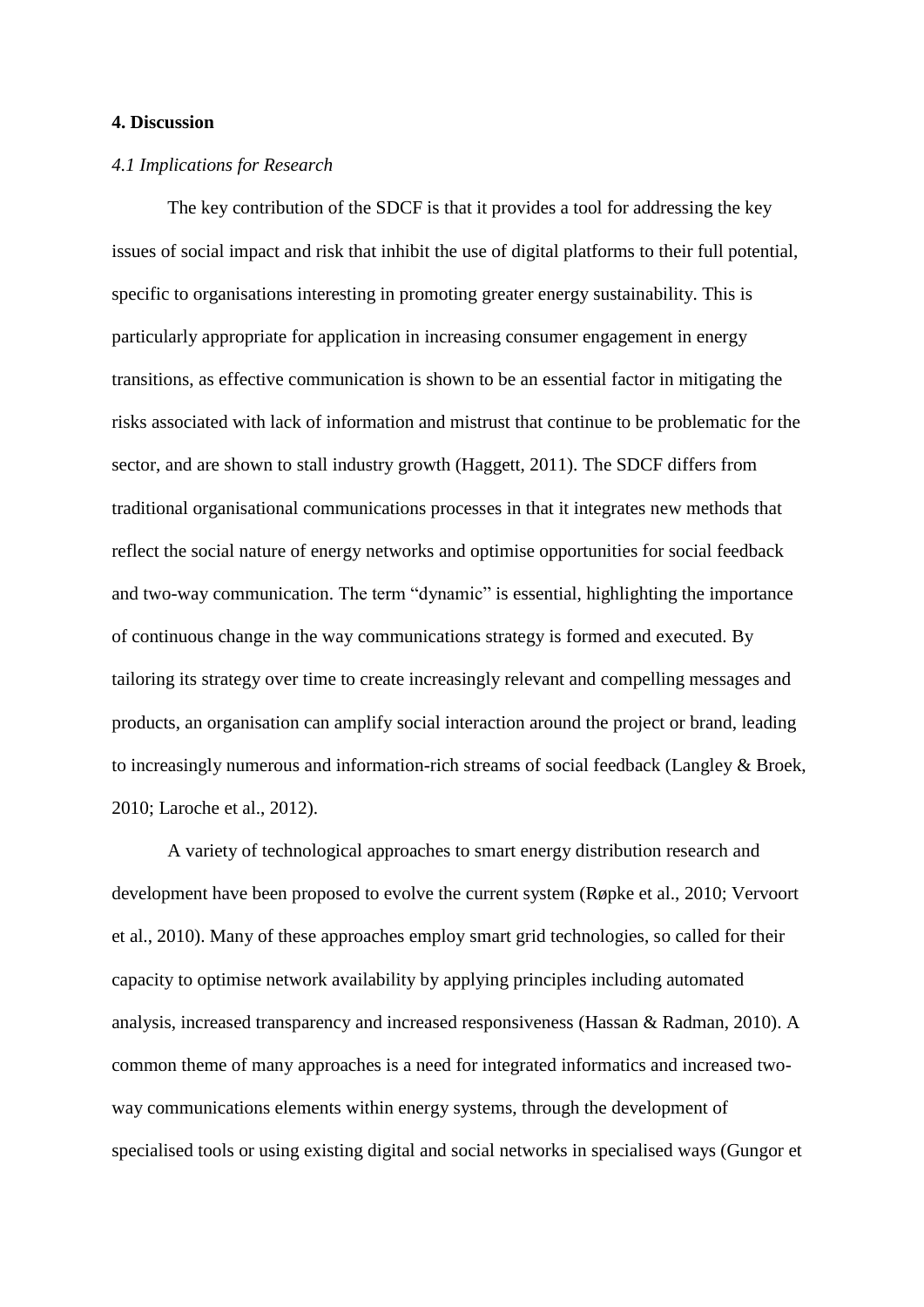al., 2011; Sheppard, 2011); there is a growing opportunity for productive research in the area of digital and social media capabilities within and relative to energy network development, with potential applications for organisations involved in generation, distribution, and supply. This review and framework provide an initial way into what can be a highly productive research field, particularly as more links are realised between socio-technical and resource management systems. The SDCF is a starting point for exploring, among other questions, how existing interactive tools can be employed for productive engagement with energy issues, how emerging tools can be shaped, and how new tools can be developed.

Future research should consider broad implications of new forms of communication for the electricity grid, including prototyping socially interactive tools that will work in connection with the hardware, software and network practicalities associated with the emergence of smart grid technologies (Simmhan et al., 2011). This is especially true as world-leading economies including the USA, China, Australia and the United Kingdom have launched substantial research and development initiatives in smart grid applications and technologies (Gungor et al., 2011). There is a distinct need to investigate interactive communications strategy relative to energy organisation type, for example how government organisations can meet challenges specific to their sector, or even more specifically, how renewable energy projects in development such as offshore wind farms can address unique risks related to reputation and trust, and how consumers can become more involved in the smart grid. To authors' knowledge, there is only one existing study of this nature from Elefant (2011) focusing on legal considerations for utilities engaging on social media. Benefits will also be derived from investigating how to achieve organisation-specific, social media-specific goals, such as converting energy consumers to brand advocates using social media (Zaglia, 2013).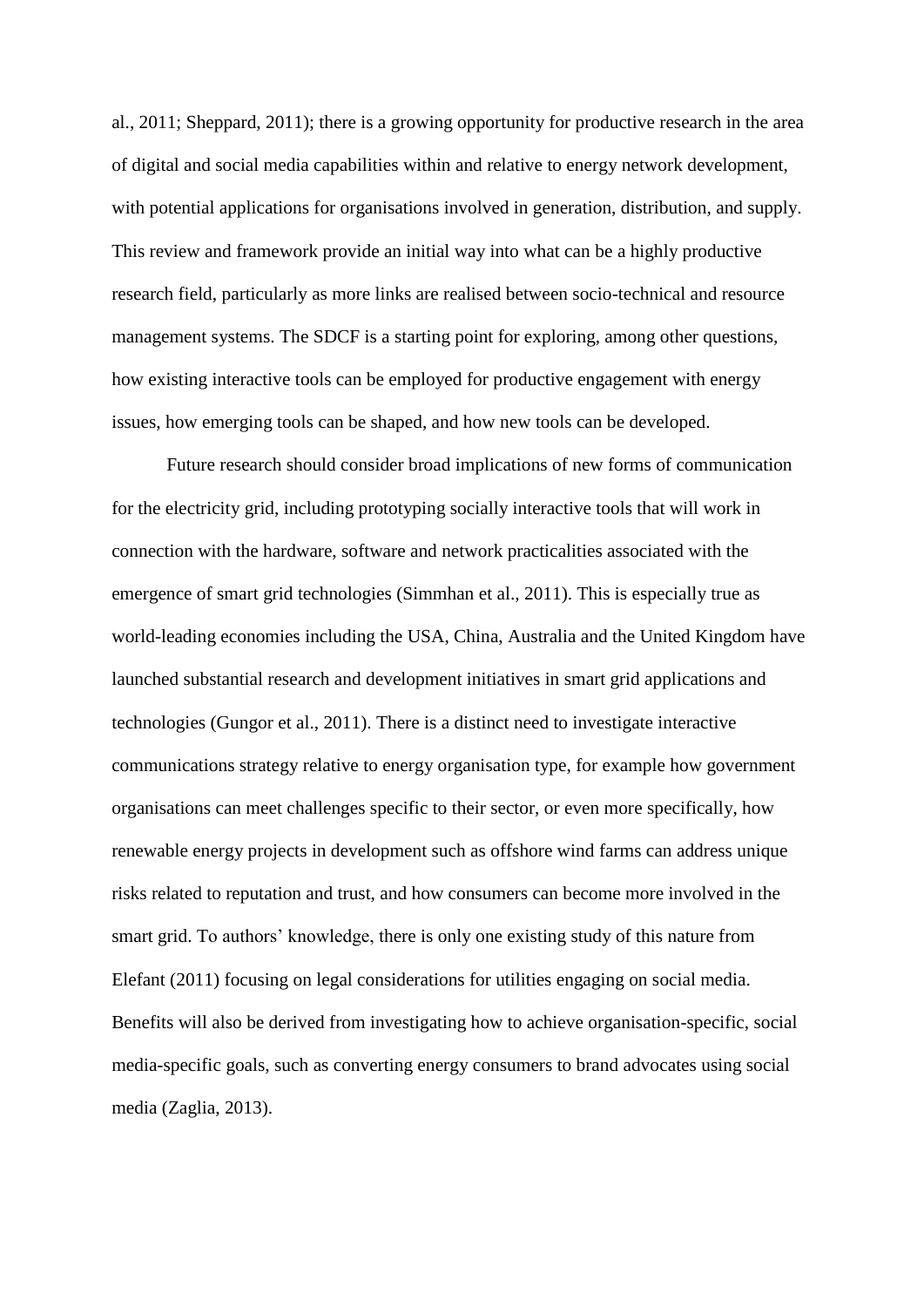#### **5. Conclusions and Policy Implications**

Despite a paradigm-shift in social communications, the methods and examples outlined demonstrate that it is certainly possible for industry stakeholders to utilise features of existing social processes to achieve greater public awareness and understanding of energy issues, products and services on a project scale, increasing the likelihood of sustainable consumer energy use patterns on a larger scale. From a policymaking perspective, it is important to be aware of how value is created for users of the energy network through provision of and access to more and better information from energy organisations, and also how this value feeds back into the energy network through energy efficiency measures, company revenue, and sector growth. These are outcomes with significance on local, regional, national and international scales, and with impacts relevant to economic and environmental agendas. Two-way communications involving proactive users and organisations will become useful to energy delivery systems, as they are applied to problems of pricing, network load and curtailment and blackouts, and can contribute to the improvement of system reliability, robustness, availability, and scalability (Gungor et al., 2011). Furthermore, it is not coincidental that the identified solutions forming the central principles of the SDCF correspond to processes within smart delivery grid systems: in order to synch productively with energy systems, communications systems must be constructed in similar ways. In the SDCF as well as in a smart grid system, key information is aggregated from across the network; information is analysed, either by automated systems or at a manual control centre; information is made visible and multichannel; and information is disseminated rapidly back across the network in a variety of formats (Hassan & Radman, 2010; Li et al., 2010).

Positive outcomes can be achieved or supported by projects such as the integration of smart metering with social media and website interactions, the monitoring of social data to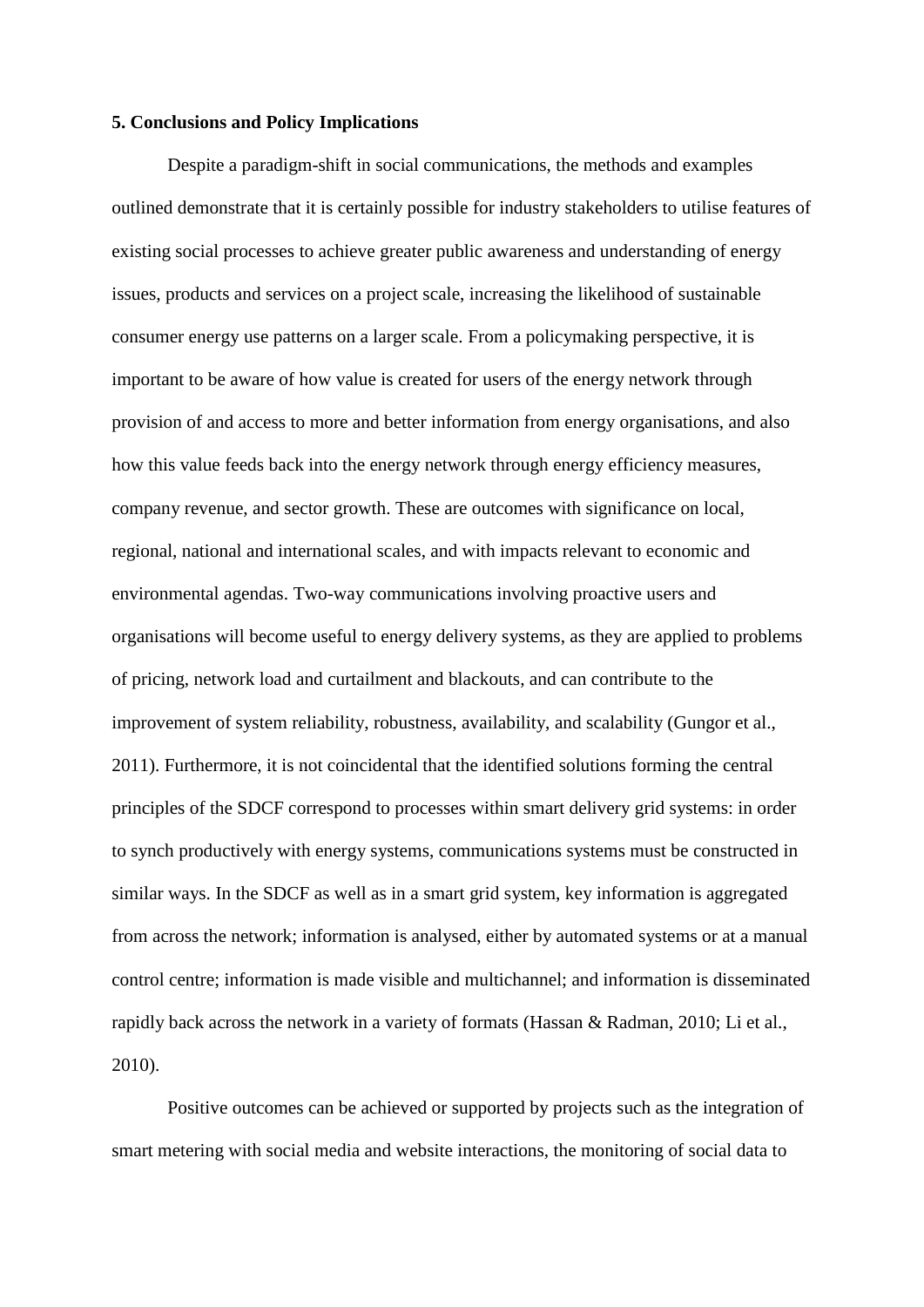predict energy usage, the development of company mobile applications for monitoring and controlling energy use remotely, the use of social media for local energy production and the support of microgrids, the development of web applications to assist energy producers in selling and distributing energy via the grid, any number of energy process simulations, and the use of new kinds of interactive games to engage energy users with grid dynamics and personal energy supply. A circumspect understanding of the uses and benefits of digital and social media engagement for energy projects will allow policymakers to formulate more specific guidance on digital and social media for projects in development, including requirements for formal and informal public consultation, as very little guidance in this area currently exists.

Furthermore, energy development and infrastructure policy can benefit from knowledge of the linked trajectories of social media communications networks and future grid technologies, which is likely to be significant in terms of how social data will be used in future. Knowledge of the relationship may directly influence the design of smart grid features and the development of public engagement schemes. The findings of this and future studies on the uses of digital and social media to support energy network transitions will ideally shape the agenda and priorities of both national digital strategies compatible with innovative energy communications, strategic research priorities in an area with broad technological and social significance, and educational policy supporting sustainable energy use, a key issue for younger generations, in technologically and socially relevant ways. In the medium term, the contributions made here including the introduction of the larger topic have vast potential to support the achievement of sustainable, competitive and reliable energy markets.

For energy network organisations it will be useful to understand how integrating dynamic communications into existing frameworks enhances relationships with users and increases effectiveness of communication. While web-enabled engagement campaigns have a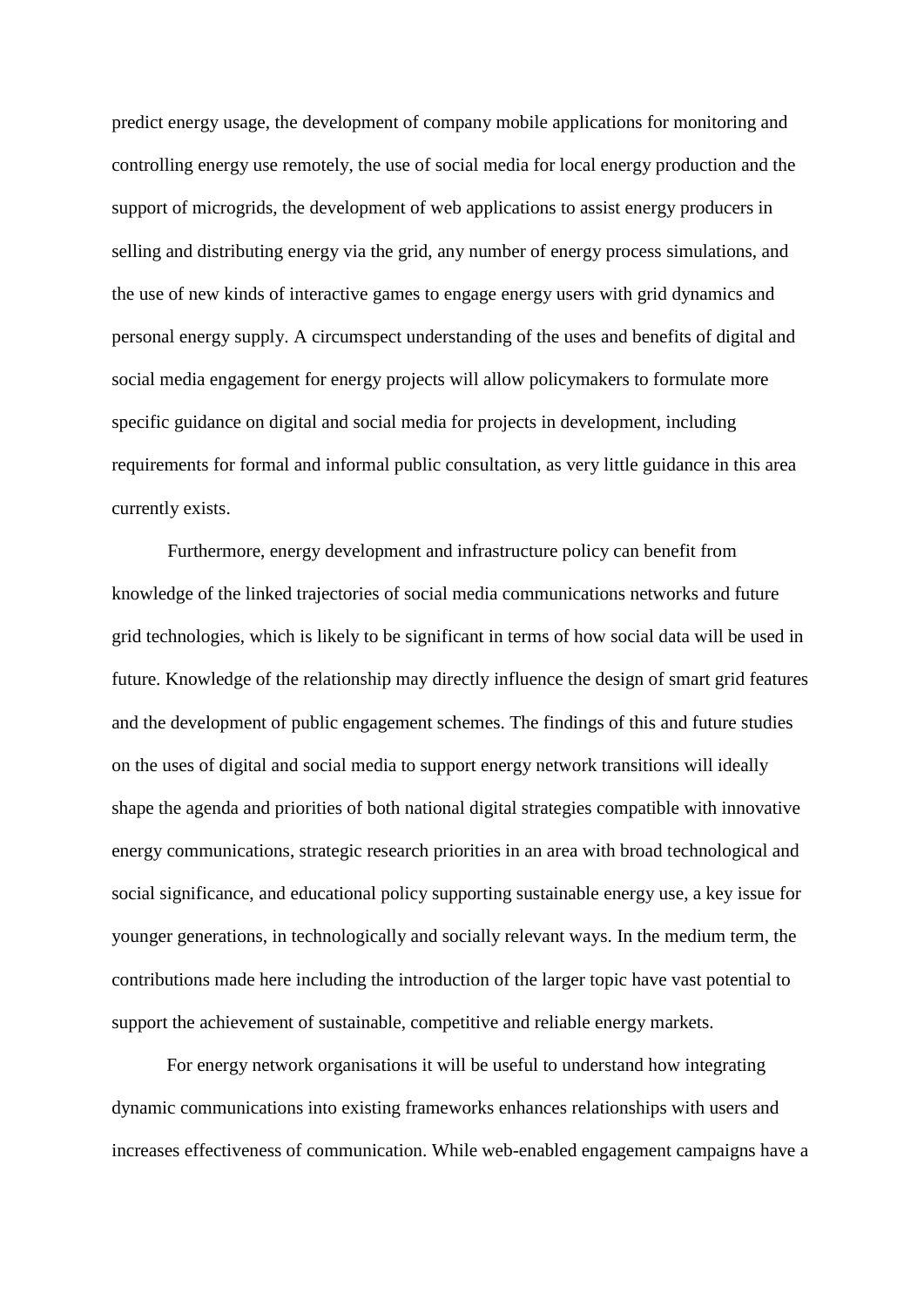good deal of promise for sustainable energy initiatives, there are also a number of issues that have potential to become problematic in terms of ethics and corporate responsibility, which are important to note. Energy organisations will face a number of legal and industry codes and regulations regarding accurate and fair online marketing practices (Elefant, 2011), and for engagement processes to be genuinely inclusive, a mix of traditional and web-enabled solutions are likely to be necessary (Evans-Cowley & Hollander, 2009). There is also the issue of the energy demand related to internet use; although the shift to a "paperless" digital society appears in many ways to be environmentally sound, it can be argued that computers are part of the energy problem, where increases in domestic energy consumption can be linked to the normalisation of energy intensive computers and other internet-enabled devices (Foster et al., 2011). In the development of online strategy, organisations should assess and account for any new risks associated with online communications, in broad legal terms as well as specifically with regard to organisational aims and audiences, and address these prior to the development of engagement campaigns. Risk and opportunity should be cooperative drivers in development of socially dynamic engagement strategy, where both are given dedicated, project-specific analysis and are evaluated against monitored performance outcomes over time.

Energy is a social resource, and our management of it must take into account the social conditions in which we live. The SDCF, as an integrated communications production method as well as an iterative evaluation process, can support organisations in increasing engagement from energy consumers by taking advantages of the benefits of two-way, responsive communication. The value created through application is likely to feed back into the energy network—for consumers and organisations—through increased energy efficiency measures, increased revenue surrounding new products, and greater social acceptance of energy transitions and technologies more broadly. Simultaneously, as Willard (2009)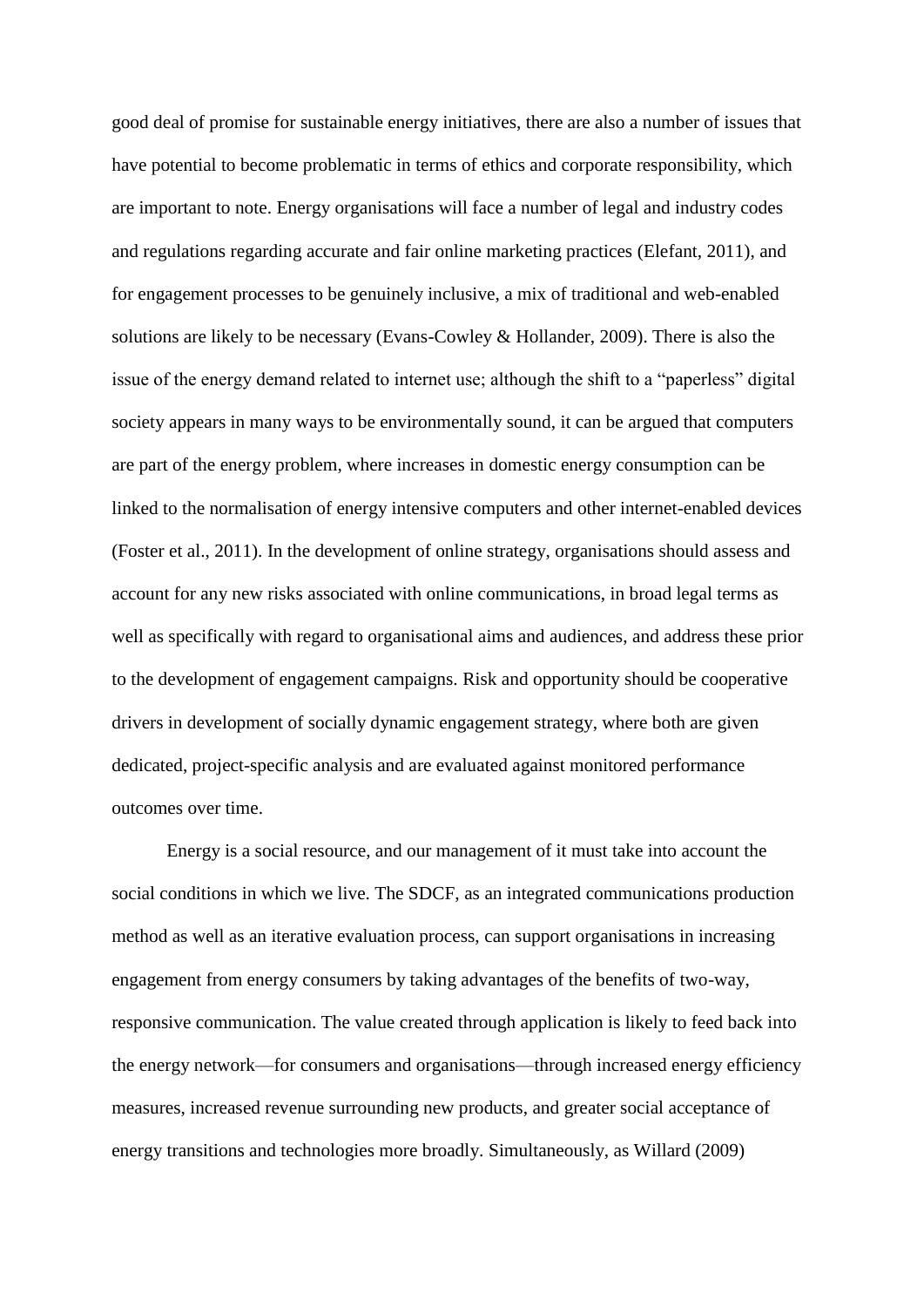observes, "sustainable development is a transformative goal and traditional tools will never lead to social transformation. It is only in shaping the quality and quantity of daily interactions amongst people that we have a chance to shape more sustainable systems" (p. 29). It has also been noted that attempts to change individual behaviours regarding sustainable consumption often struggle to take into account the dynamics of social change, including technological change (Pierce & Paulos, 2012). Influencing how people use energy will require influencing how they understand energy; this in turn will require new tools for communicating with and understanding consumers.

The literature review indicates that these social processes are likely to be best influenced through dynamic, user-centric social interactions in order to be meaningful in contemporary social and technological contexts, and furthermore, and that these types of interactions will become integral to future energy delivery systems (Tsoukalas & Gao, 2008; Honebein et al., 2009; Pierce & Paulos, 2012; Simmhan et al., 2012). While some organisations are likely to cite a lack of control in digital and social media as a risk large enough to justify avoiding ambitious, web-enabled communications strategies, the majority of engagement and marketing literature emphasises a greater risk inherent in not engaging with users online (Elefant, 2011). To this end, an awareness of the variety of tools, their uses and potentials must be spread within the energy sector, as we now operate in an energy landscape characterised by diversely shared resources, whose limited availability will require ever more prudent and productive users.

### **Acknowledgements**

The authors are grateful to B9 Energy Offshore for supporting this research.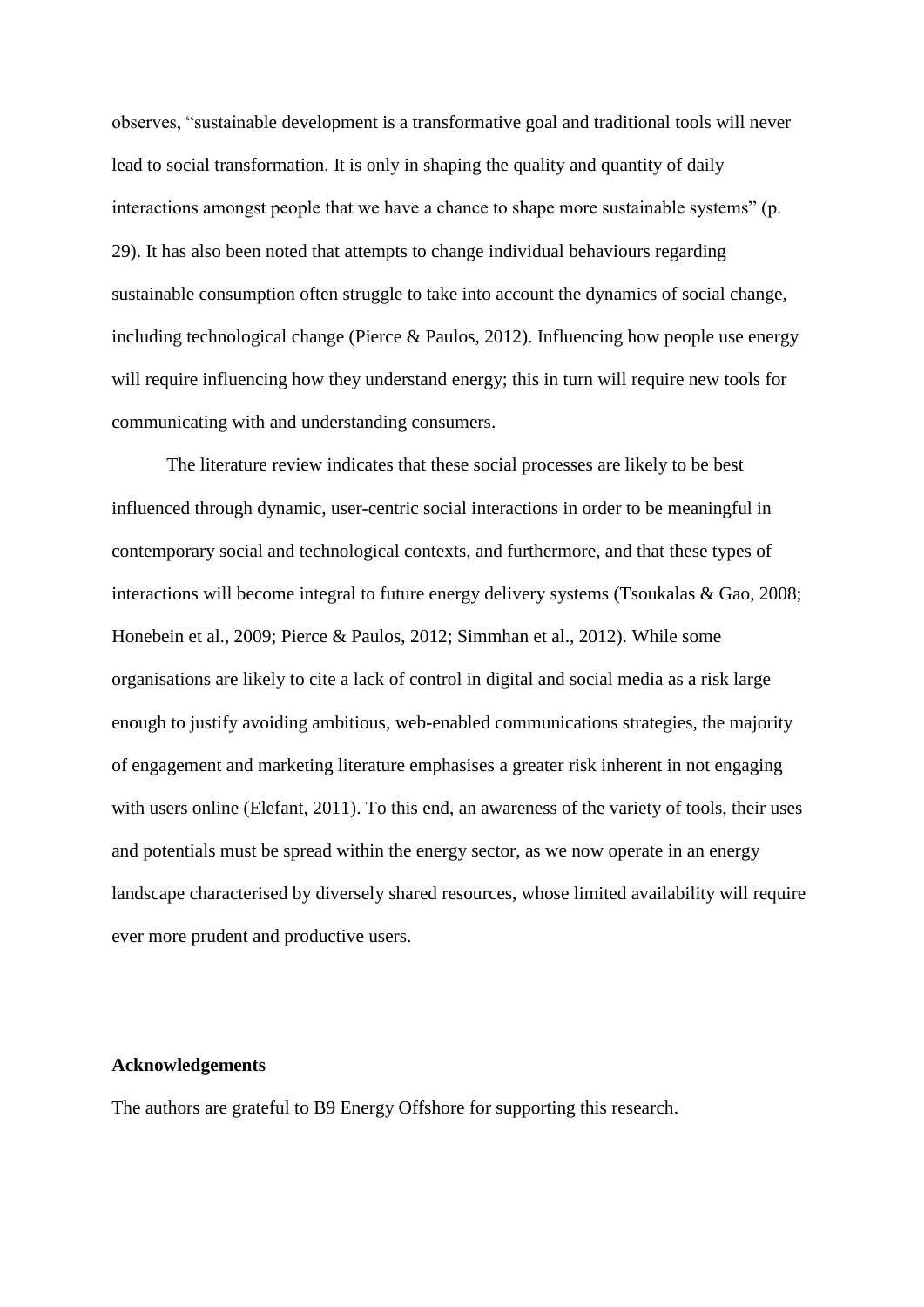# Table 1.

Overview of challenges and solutions identified in systematic review.

| Challenges                                                      | <b>Solutions</b>                                   |
|-----------------------------------------------------------------|----------------------------------------------------|
| 1. Gathering and processing consumer data effectively           | 1. Aggregation and analysis of relevant data       |
| 2. Reducing risks related to mistrust and misinformation        | 2. Responsiveness toward consumers                 |
| 3. Building stronger relationships with consumers               | 3. Transparency of language and process            |
| 4. Reaching greater numbers of consumers                        | 4. Diversity in presentation format and tone       |
| 5. Encouraging proactive consumer behaviour                     | 5. <b>Interactive</b> dissemination of information |
| Note: Phrases in bold link to steps in the SDCF (see Figure 1). |                                                    |

# Figure 1.

Socially Dynamic Communications Framework

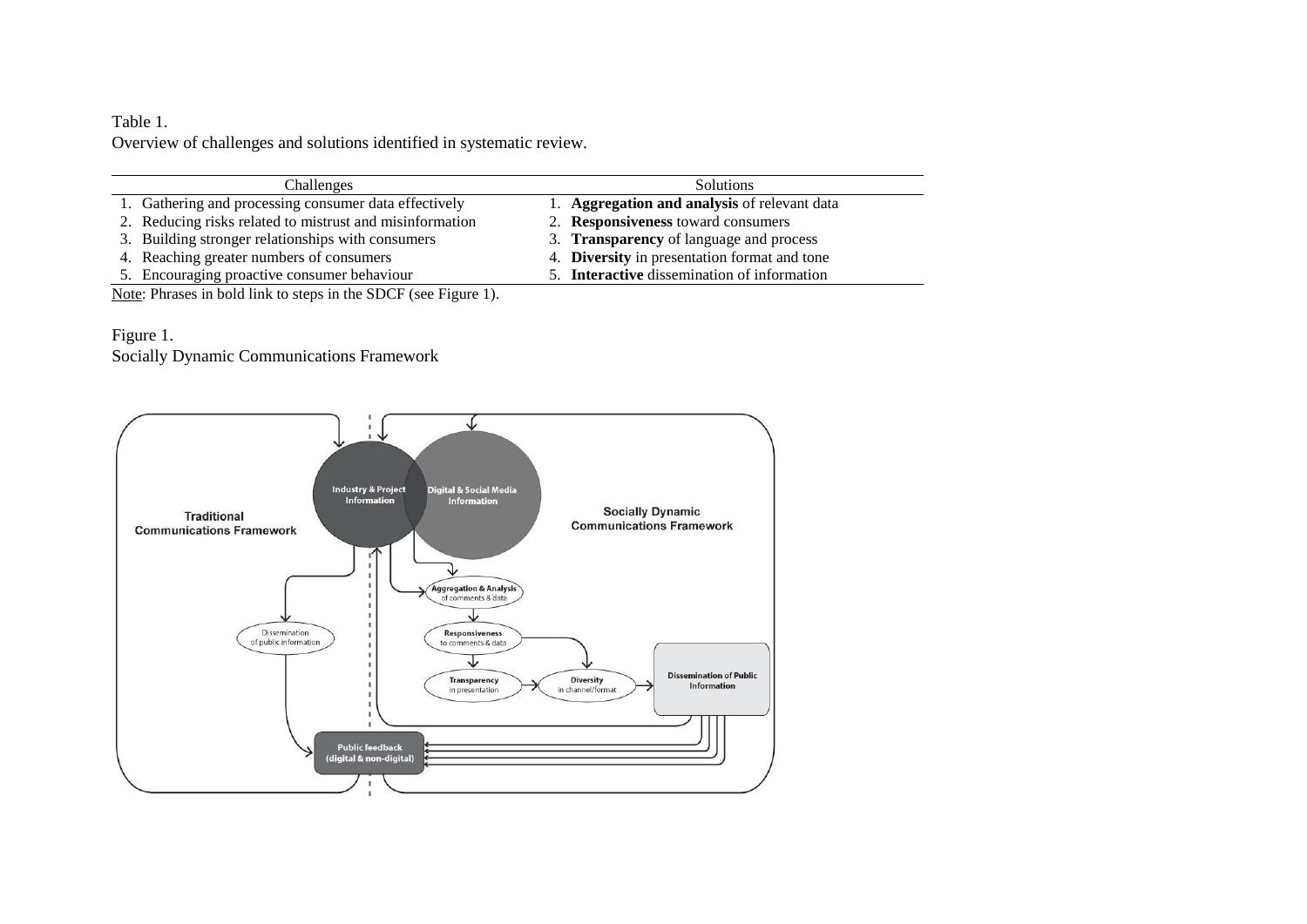# **References**

- Abrahamse, W., Steg, L., Vlek, C., Rothengatter, T. (2005). A review of intervention studies aimed at household energy conservation. Journal of Environmental Psychology 25, 273-291.
- Roen, K., Arai, L., Roberts, H. and Popay, J. (2006) 'Extending systematic reviews to include evidence on implementation: methodological work on a review of community-based initiatives to prevent injuries', Social Science and Medicine, vol 63, no 4, pp 1060-71.
- Arai, L., Britten, N., Popay, J., Roberts, H., Petticrew, M., Rodgers, M., & Sowden, A. (2007). Testing methodological developments in the conduct of narrative synthesis: a demonstration review of research on the implementation of smoke alarm interventions. Evidence & Policy, 3(3), 361-383.
- Barrios-O'Neill, D., & Hook, A. (2012). Jumping between the Layers: Alternate reality games and literature. In N. Whitton & Alex Moseley (Eds.), Using games to enhance learning and teaching: A beginner's guide. London: Routledge.
- Bittle, S., Haller, C., & Kadlec, A. (2009). Promising practices in online engagement. Centre for Advancement in Public Engagement. New York, NY.
- Bogost, Ian (2007). Persuasive Games: The expressive power of video games. Cambridge, MA: MIT Press.
- Corner, A., & Randall, A. (2011). Selling climate change? The limitations of social marketing as a strategy for climate change public engagement. Global Environmental Change, 21(3), 1005–1014.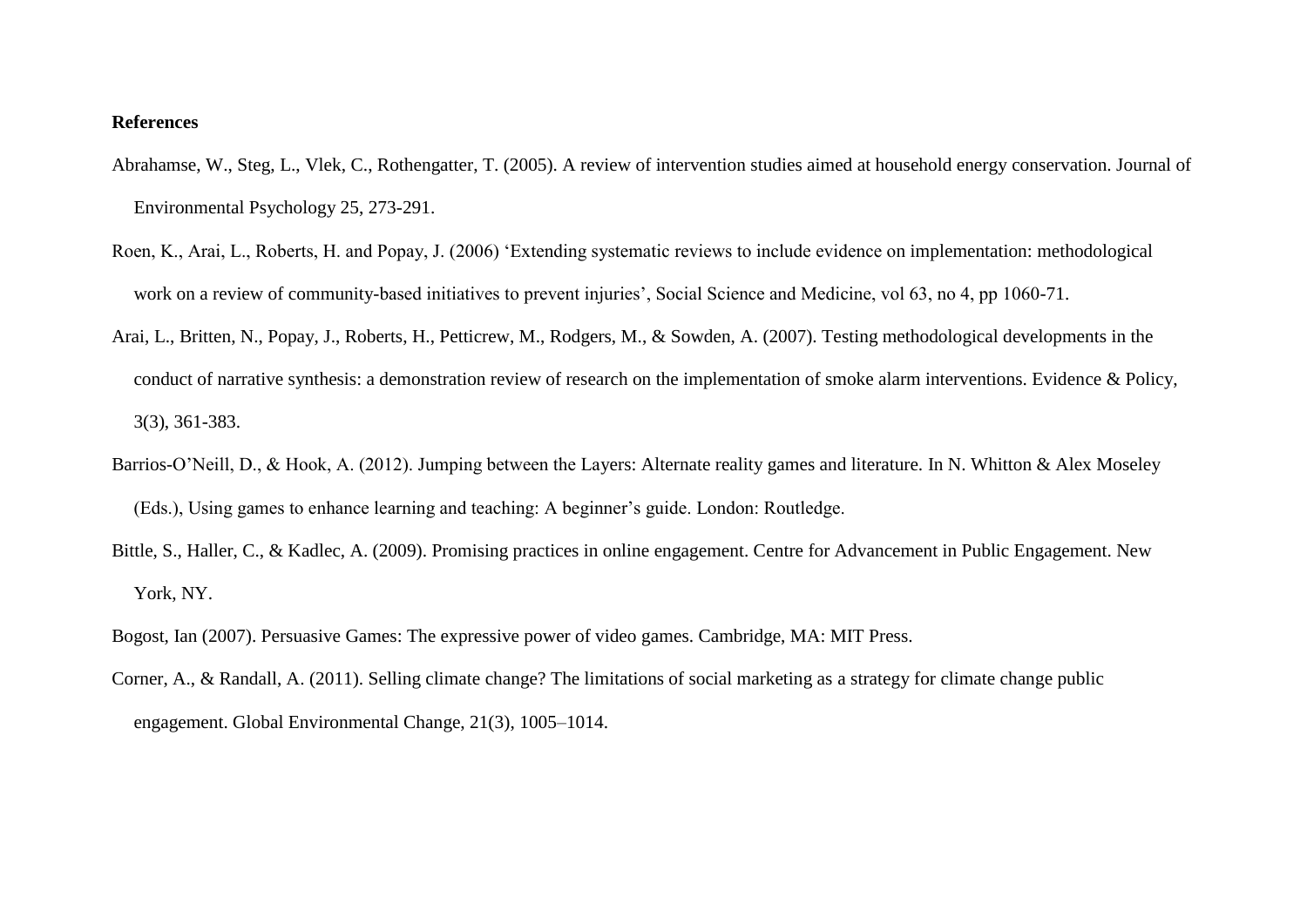- Devine-Wright, P. (2007). Reconsidering public attitudes and public acceptance of renewable energy technologies: A critical review. Research Councils Energy Programme. Manchester: University of Manchester School of Environment and Development.
- Devine-Wright, H., & Sherry-Brennan, F. (2010). Visible technologies, invisible organisations: An empirical study of public beliefs about electricity supply networks. Energy Policy, 38(8), 4127–4134.
- Elefant, C. (2011). The "power" of social media: Legal issues and best practices for utilities engaging social media. Energy Law Journal, 32(1), 1–56.
- European Wind Energy Association. (2013). Wind energy facts. http://www.ewea.org/wind-energy-basics/facts/ (Accessed 19 August 2014). Brussels, Belgium: EWEA.
- Evans-Cowley, J., & Hollander, J. (2010). The new generation of public participation: Internet-based participation tools. Planning Practice and Research, 25(3), 397–408.
- Faiers, A., & Neame, C. (2006). Consumer attitudes towards domestic solar power systems. Energy Policy, 34(14), 1797–1806.
- Foster, D., Lawson, S., Blythe, M., Cairns, P., & Pool, B. (2010). Wattsup?: Motivating reductions in domestic energy consumption using social networks. Proceedings of NordiCHI 2010, (pp. 78–187). Reykjavic, Iceland: NordiCHI.

Foster, D., & Linehan, C. (2013). "Liking" carbon: can social media play a role in carbon management? Carbon Management, 4(1), 1–4.

Fredericks, J., & Foth, M. (2013). Augmenting public participation: Enhancing planning outcomes through the use of social media and web. Australian Planner, 50(3), 244–256.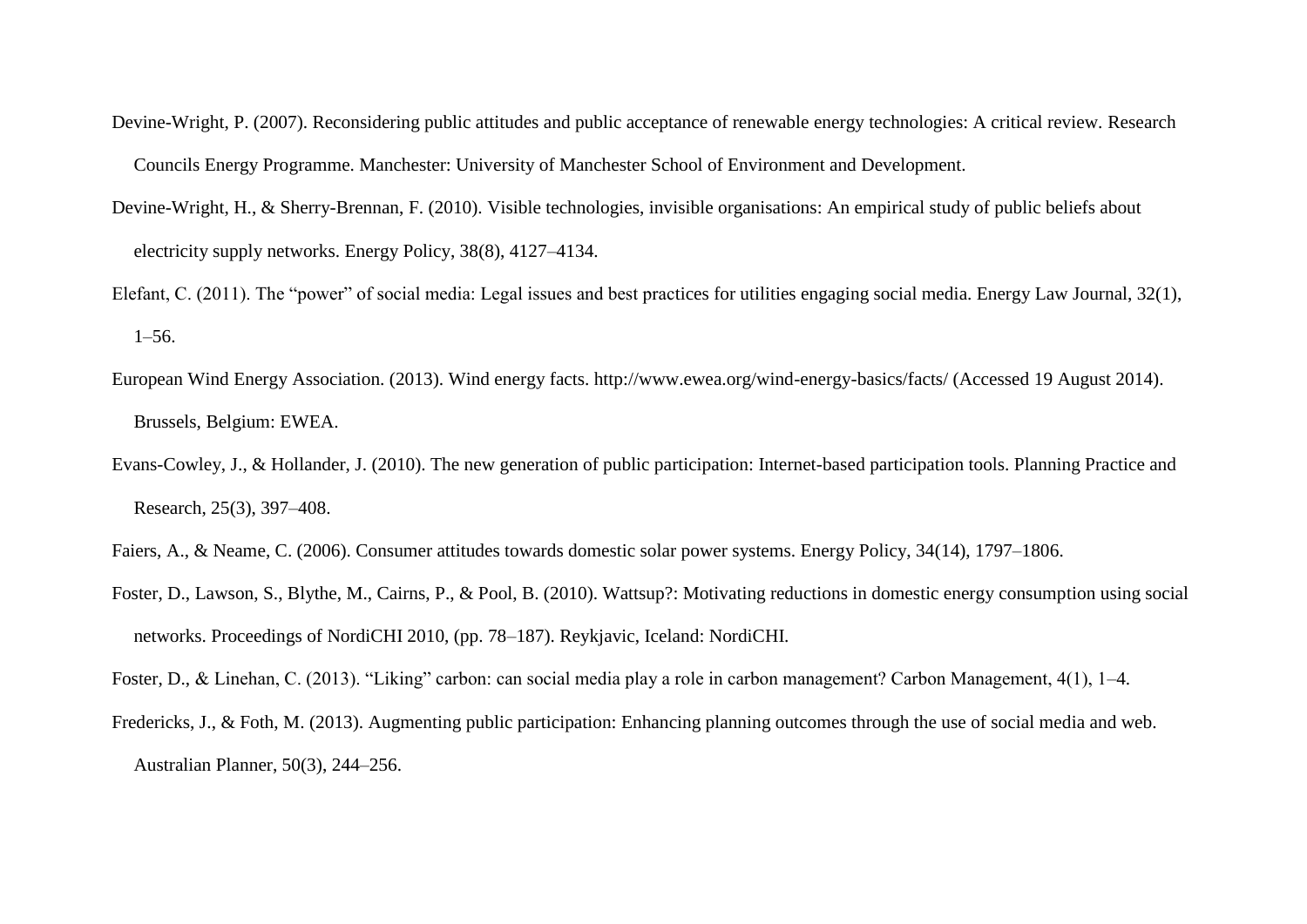Gensler, S., Völckner, F., Liu-Thompkins, Y., & Wiertz, C. (2013). Managing brands in the social media environment. Journal of Interactive Marketing, 27(4), 242–256.

Gordon, E., & Koo, G. (2008). Placeworlds: Using virtual worlds to foster civic engagement. Space and Culture, 11(3), 204–221.

- Gross, C. (2007). Community perspectives of wind energy in Australia: The application of a justice and community fairness framework to increase social acceptance. Energy Policy, 35(5), 2727–2736.
- Gungor, V. C., Sahin, D., Kocak, T., Ergut, S., Buccella, C., Cecati, C., & Hancke, G. P. (2011). Smart grid technologies: Communication technologies and standards. IEEE Transactions on Industrial Informatics, 7(4), 529-539.
- Haggett, C. (2009). Implications of alternative mitigation responses: Renewable energy. In Lever-Tracy, Constance (Ed.) Handbook of climate change and society, London: Routledge.

Haggett, C. (2011). Understanding public responses to offshore wind power. Energy Policy, 39(2), 503–510.

- Harvey, B., & Brereton, D. (2005). Emerging models of community engagement in the Australian minerals industry. In Proceedings of International conference on engaging communities (pp. 1-15). Brisbane, AU: United Nations & Queensland University.
- Hassan, R., & Radman, G. (2010). Survey on smart grid. Proceedings of the IEEE SoutheastCon (pp. 210–213). Charlotte, NC: Advancing Technology for Humanity.
- Honebein, P. C., Cammarano, R. F., & Donnelly, K. a. (2009). Will smart meters ripen or rot? Five first principles for embracing customers as co-creators of value. The Electricity Journal, 22(5), 39–44.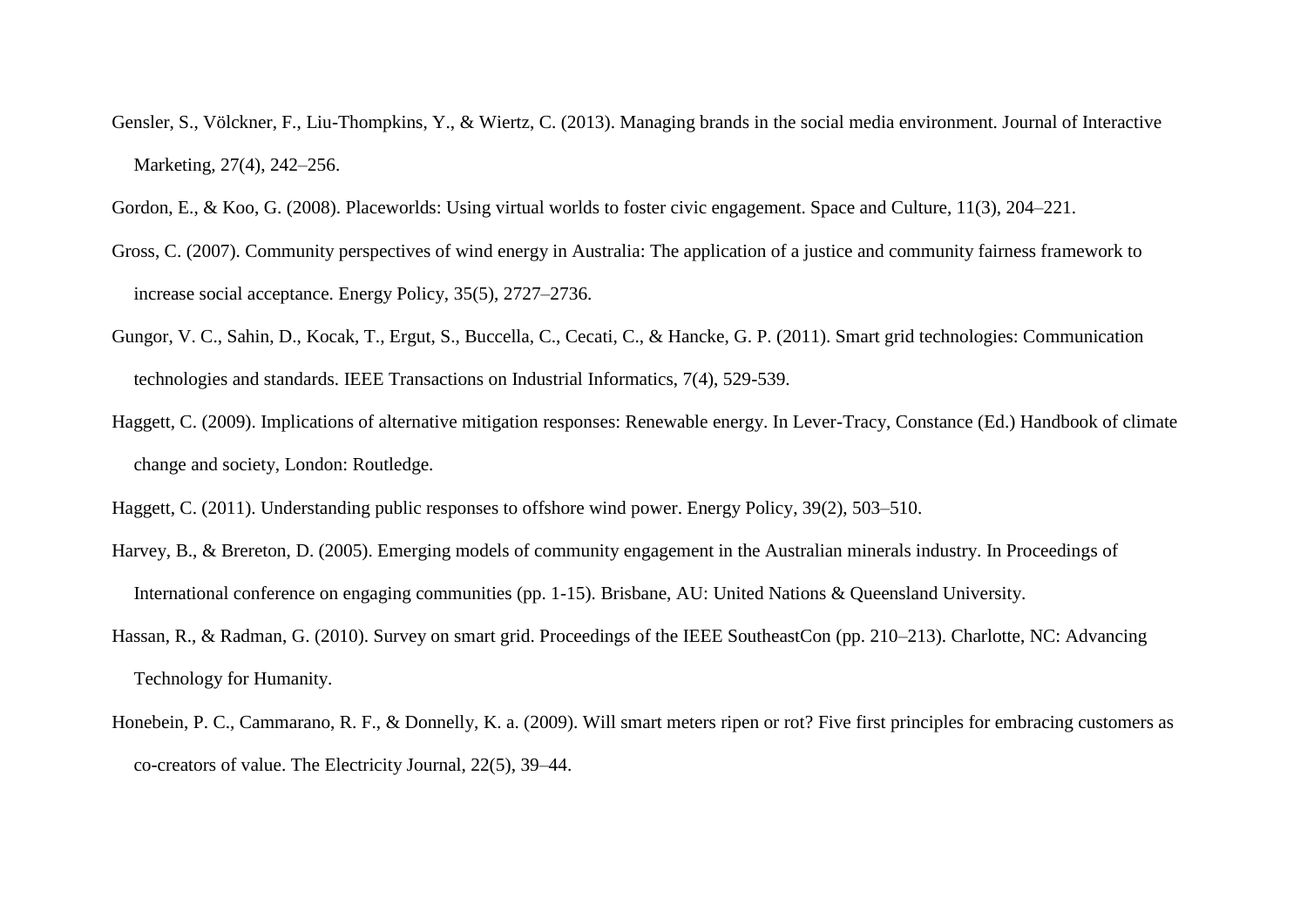- Hopper, J. R., & Nielsen, J. (1991). Recycling as altruistic behaviour. Normative and behavioural strategies to expand participation in a community recycling program. Environment and Behavior, 23, 195-220.
- Huijts, N. M. A., Midden, C. J. H., & Meijnders, A. L. (2007). Social acceptance of carbon dioxide storage. Energy Policy, 35(5), 2780-2789.
- Innes, J. E., & Booher, D. E. (1999). Consensus Building and Complex Adaptive Systems. Journal of the American Planning Association, 65(4), 412–423.

International Association for Public Participation. (2007). IAP2 Spectrum of Public Participation. Louisville, CO.

- Korschun, D., & Du, S. (2013). How virtual corporate social responsibility dialogs generate value: A framework and propositions. Journal of Business Research, 66(9), 1494–1504.
- Kozinets, Robert V.; Belz, Frank-Martin; McDonagh, P. (2012). Social media for social change. In Mick, D.G., Pettigrew, S., Pechmann, C. & Ozanne, J. (Eds.) Transformative consumer research for personal and collective well-being. London: Routledge.
- Krätzig, S., & Warren-Kretzschmar, B. (2014). Using interactive web tools in environmental planning to improve communication about sustainable development. Sustainability, 6(1), 236–250.
- Krishnamurti, T., Schwartz, D., Davis, A., Fischhoff, B., de Bruin, W., Lave, L., & Wang, J. (2012). Preparing for smart grid technologies: A behavioural decision research approach to understanding consumer expectations about smart meters. Energy Policy, 41(0), 790-797.
- Langley, D., & Broek, T. Van Den. (2010). Exploring social media as a driver of sustainable behaviour : case analysis and policy implications. In Proceedings of the Internet Politics and Policy Conference (pp. 16-17). Oxford: Oxford University.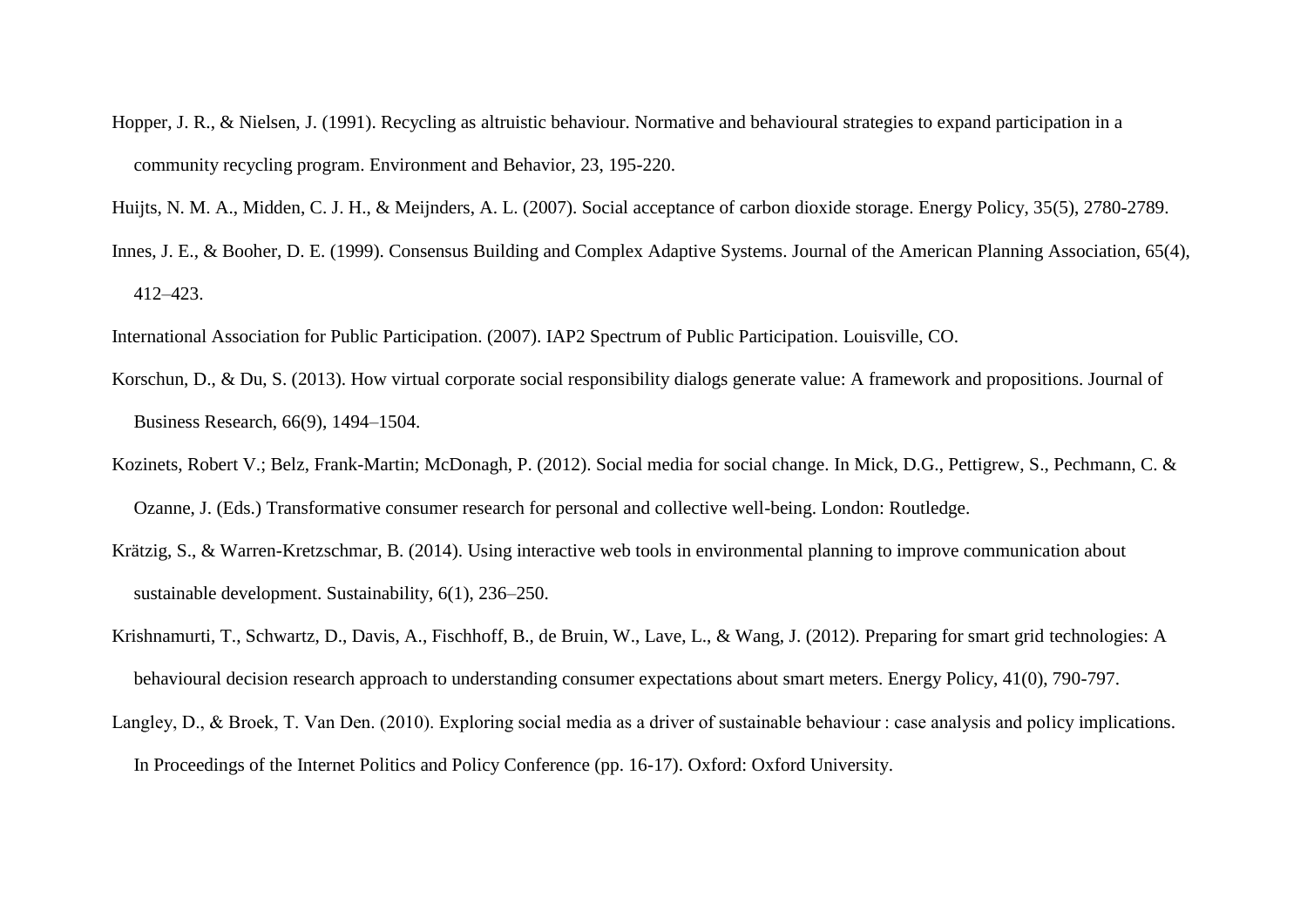- Laroche, M., Habibi, M. R., Richard, M.O., & Sankaranarayanan, R. (2012). The effects of social media based brand communities on brand community markers, value creation practices, brand trust and brand loyalty. Computers in Human Behavior, 28(5), 1755–1767.
- Latta, S., Mulcare, C. & Zacharzewski, A. (2013). In the goldfish bowl: science and technology policy dialogues in a digital world. Oxford, UK: Sciencewise Expert Resource Centre.
- Leamy, M., Bird, B., Le Boutillier, C., Williams, J. & Slade, M. (2011). Conceptual framework for personal recovery in mental health: systematic review and narrative synthesis. The British Journal of Psychiatry: The Journal of Mental Health 199(6): 445-452.
- Li, F., Member, S., Qiao, W., & Sun, H. (2010). Smart transmission grid: Vision and framework IEEE Transactions on Smart Grid 1(2), 168– 177.
- Mandarano, L., Meenar, M., & Steins, C. (2011). Building social capital in the digital age of civic engagement. Journal of Planning Literature, 25(2), 123–135.
- McGonigal, J. (2011). Reality is broken: Why games make us better and how they can change the world. London: Random House.
- McKenzie-Mohr, D. (2000). New ways to promote pro-environmental behavior: Promoting sustainable behavior: An introduction to communitybased social marketing. Journal of Social Issues, 56(3), 543-554.
- Menegaki, A. N. (2012). A social marketing mix for renewable energy in Europe based on consumer stated preference surveys. Renewable Energy, 39(1), 30–39.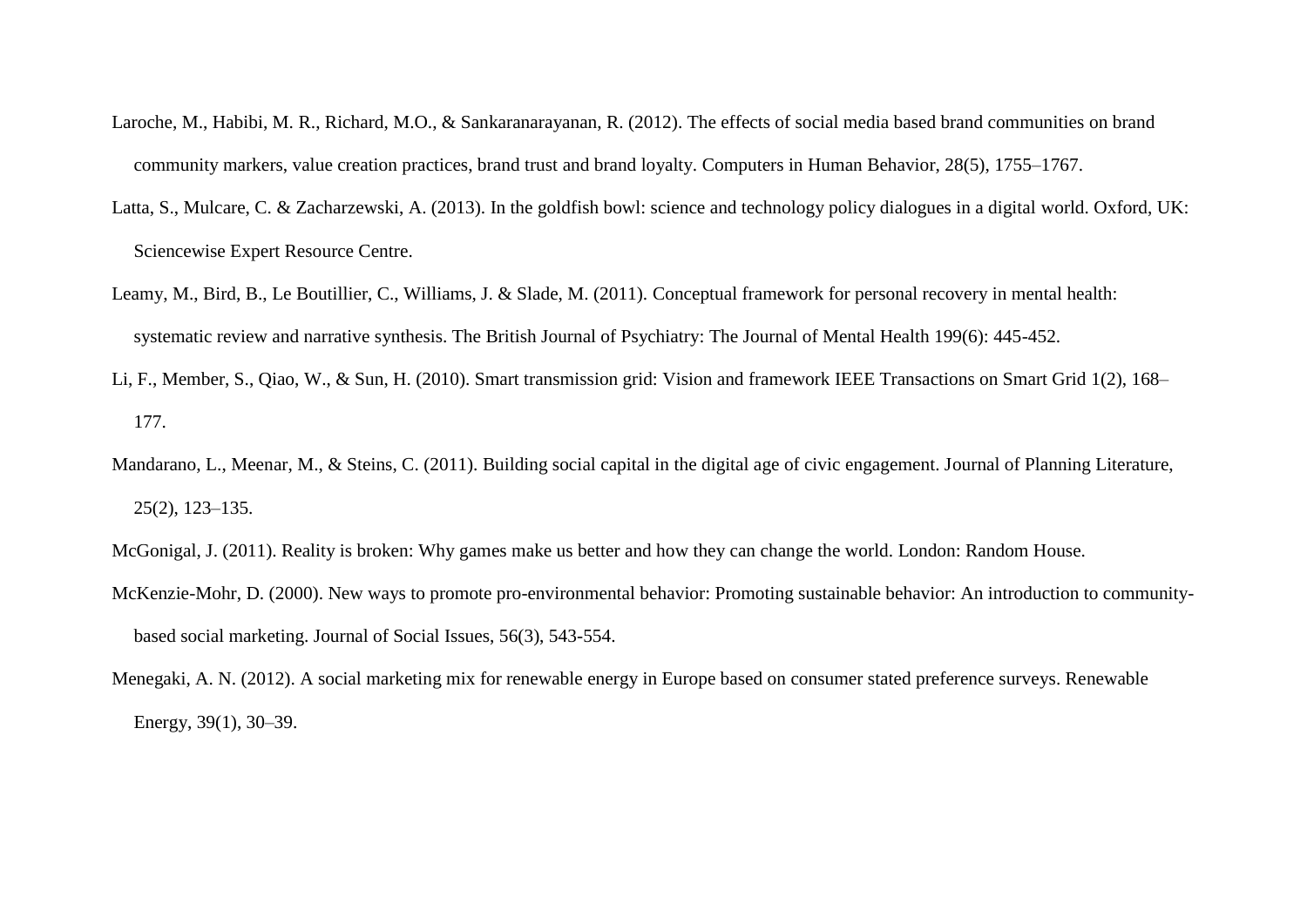- Metzger, M. J., & Flanagin, A. J. (2013). Credibility and trust of information in online environments: The use of cognitive heuristics. Journal of Pragmatics, 59, 210-220.
- Mooij, T. (2007). Design of educational and ICT conditions to integrate differences in learning: Contextual learning theory and a first transformation step in early education. Computers in Human Behavior, 23(3), 1499–1530.

Nakarado, G. L. (1996). A marketing orientation is the key to a sustainable energy future. Energy Policy, 24(2), 187–193.

- Nambisan, P., & Watt, J. H. (2011). Managing customer experiences in online product communities. Journal of Business Research, 64(8), 889– 895.
- Oliva, Sheila (2014). Turning Wind Energy into a Waltz. https://blogs.siemens.com/energymix/stories/2320/. (Published 29 July). Raleigh, NC: Siemens.
- Paladino, A., & Pandit, A. P. (2012). Competing on service and branding in the renewable electricity sector. Energy Policy, 45(2012), 378–388.
- Peirson-Smith, A. T. J. (2012). Embracing social media to enhance public participation in Hong Kong. In Conference Proceedings: Energy Future (pp. 1-5). Porto, Portugal: International Association for Impact Assessment.

Duggan, M. & Smith, A. (2013). Social media update. Washington, DC: Pew Research Center.

Pierce, J., & Paulos, E. (2012). Beyond energy monitors : Interaction, energy, and emerging energy systems. In Proceedings of the SIGCHI

Conference on Human Factors in Computing Systems (pp. 665-674). Raleigh, NC: Association for Computing Machinery.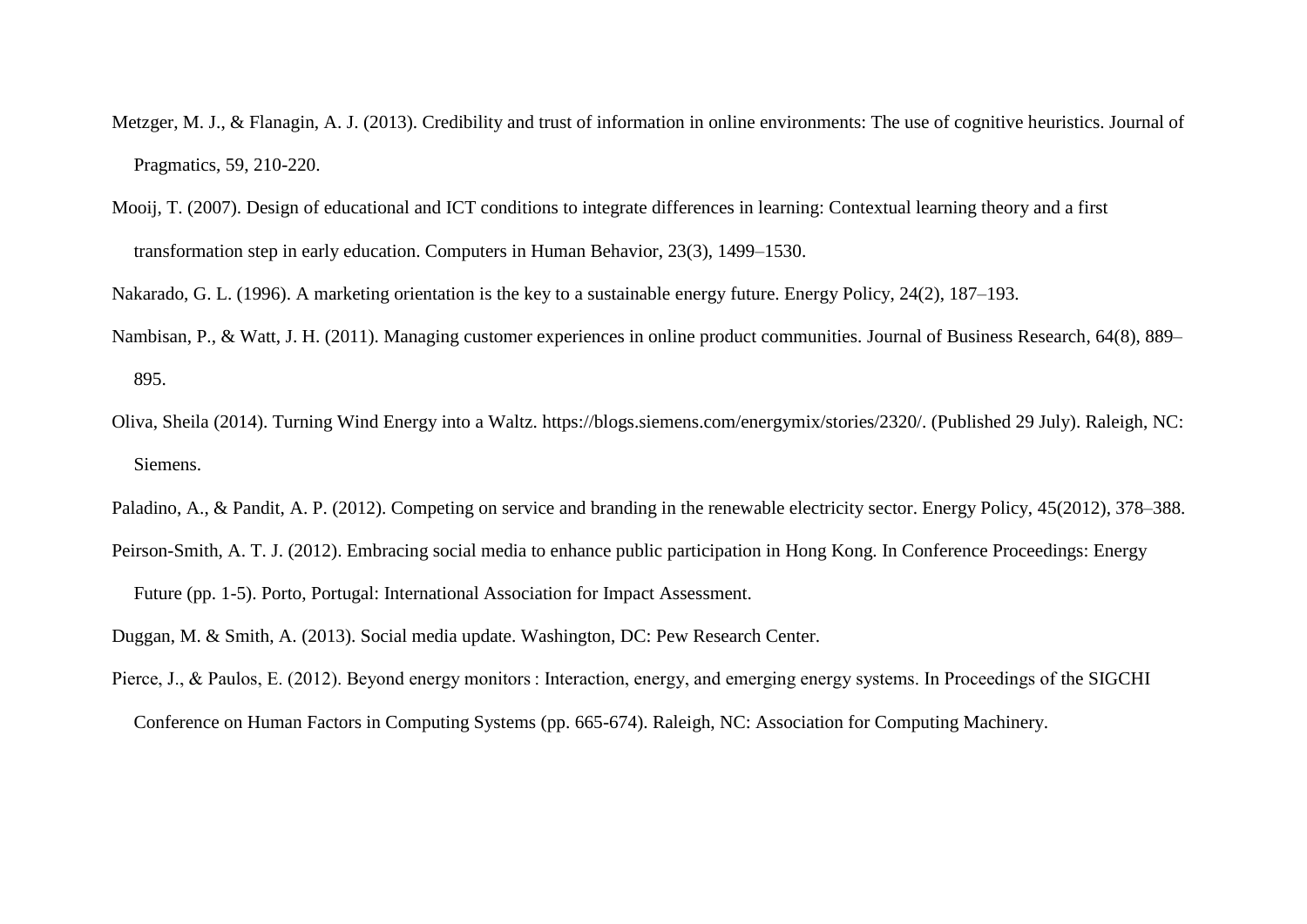- Popay, J., Roberts, H., Sowden, A., Petticrew, M., Arai, L., Rodgers, M., Britten, N., Roen, K., & Duffy, S. (2006). Guidance on the conduct of narrative synthesis in systematic reviews: a Product from the ESRC methods programme. Institute for Health Research, Lancaster University.
- Røpke, I., Christensen, T.H., & Jensen, J.O. (2010). Information and communication technologies A new round of household electrification. Energy Policy 38(4), 1764-1773.
- Ross, J., & Tomlinson, B. (2010). How games can redirect humanity's cognitive surplus for social good. Computers in Entertainment, 8(4), 1–4. Rowe, G., & Frewer, L. J. (2000). Public participation methods: A framework for evaluation. Science, Technology & Human Values, 25(1), 3– 29.
- Rundle-Thiele, S., Paladino, A., & Apostol, S. A. G. (2008). Lessons learned from renewable electricity marketing attempts: A case study. Business Horizons, 51(3), 181–190.
- Schroeter, R., & Houghton, K. (2011). Neo-planning : location-based social media to engage Australia's new digital locals. In Proceedings of Planning Institute of Australia National Congress. Canberra: Planning Institute of Australia.
- Scott, M., Bullock, C., & Foley, K. (2013). "Design matters": Understanding professional, community and consumer preferences for the design of rural housing in the Irish landscape. Town Planning Review, 84(3), 337–370.
- See-To, E. & Ho, K. (2014). Value co-creation and purchase intention in social network sites: The role of electronic word-of-mouth and trust A theoretical analysis. Computers in Human Behaviour 31, 182-189.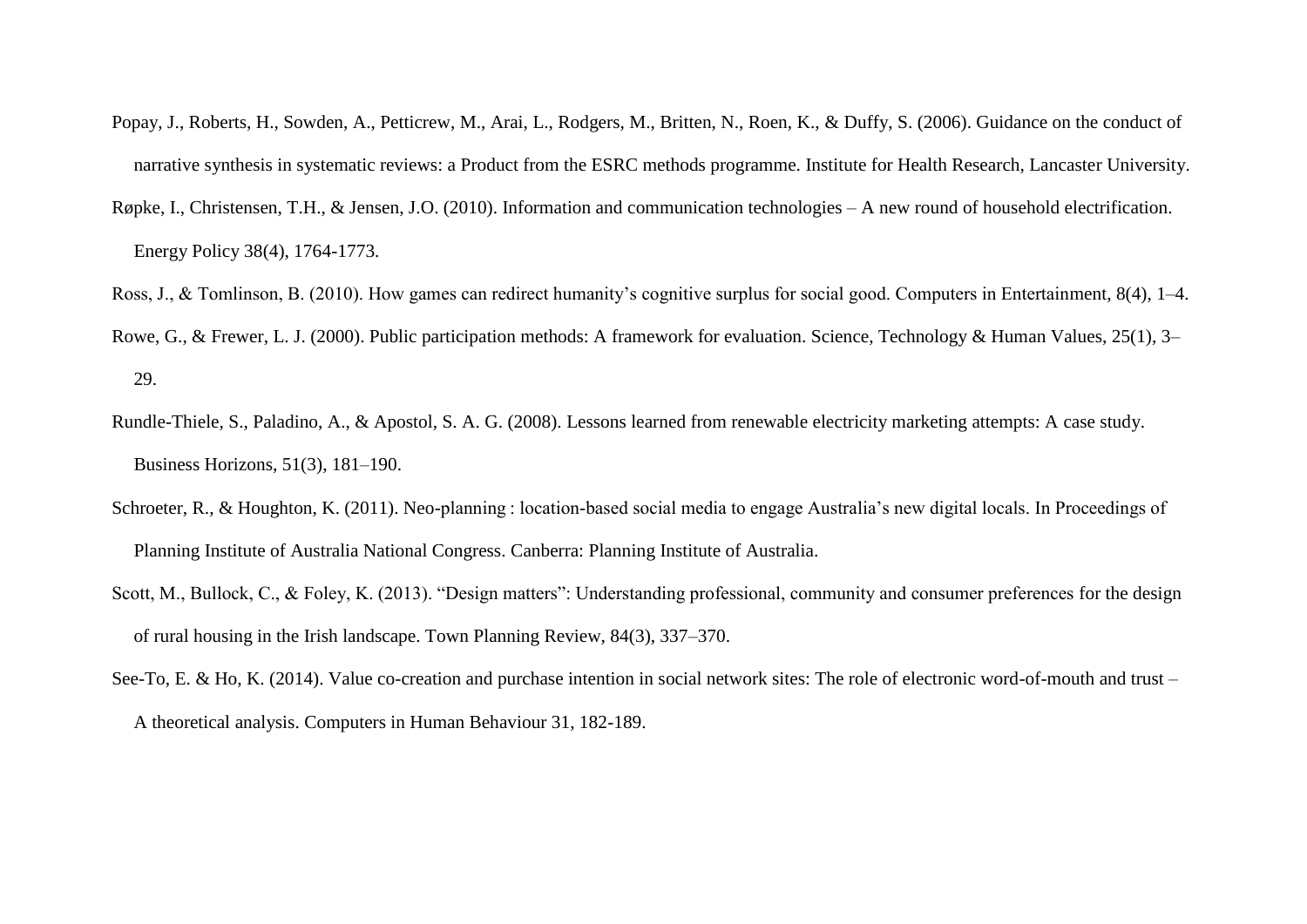- Sheau-Ting, L., Mohammed, A. H., & Weng-Wai, C. (2013). What is the optimum social marketing mix to market energy conservation behaviour: an empirical study. Journal of Environmental Management, 131, 196–205.
- Sheppard, D. C. (2011). Social solutions for climate change mitigation and adaptation : Cross cultural lessons from Denmark to the intersect: The Stanford Journal of Science, Technology & Society, 4(1), 67–91.
- Simmhan, Y., Zhou, Q., & Prasanna, V. (2011). Semantic information integration for Smart Grid applications. In Kim, J. & Lee, M. (Eds.) Green IT: Technologies and Applications. London: Springer.
- Singh, T., Veron-Jackson, L., & Cullinane, J. (2008). Blogging: A new play in your marketing game plan. Business Horizons, 51(4), 281–292. Smith, A. (2014). Older adults and internet use. Washington, DC: Pew Research Center.
- Strengers, Y. (2011). Designing eco-feedback systems for everyday life. In Proceedings of the Annual Conference on Human Factors in Computing Systems. Vancouver, CA: Association for Computing Machinery.
- Sundar, S. S. (2008). The MAIN Model: A Heuristic Approach to Understanding Technology Effects on Credibility. In M. J. M. a. A. J. Flanagin (Ed.), Digital Media, Youth, and Credibility (pp. 73–100). Cambridge, MA: The MIT Press.

Tait, M., & Hansen, C. J. (2013). Trust and governance in regional planning. Town Planning Review, 84(3), 283–312.

Toke, D., Breukers, S., Wolsink, M. (2008). Wind power deployment outcomes: How can we account for the differences? Renewable and Sustainable Energy Reviews 12(4), 1129-1147.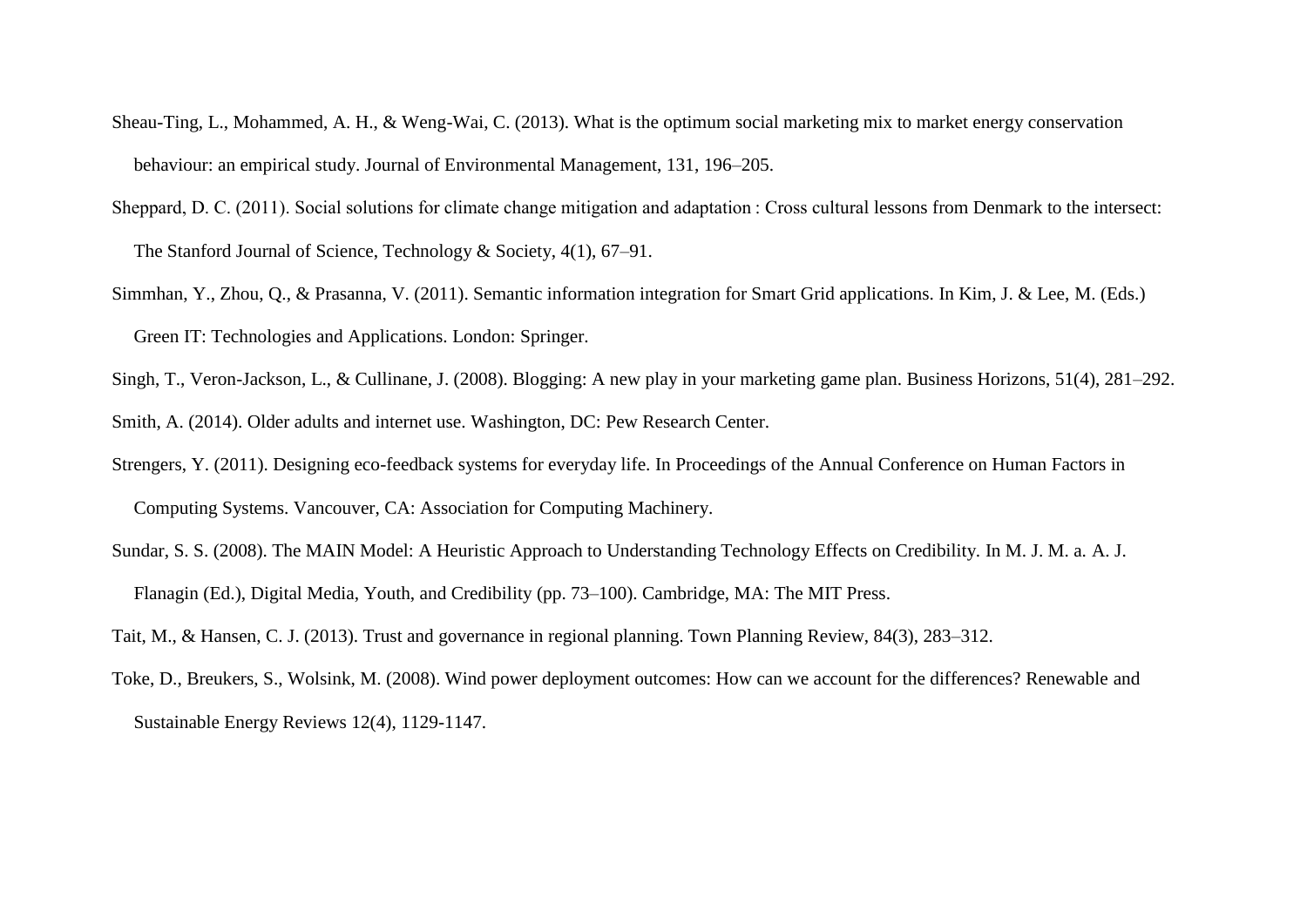- Tsoukalas, L. H., & Gao, R. (2008). From smart grids to an energy internet : Assumptions, architectures and requirements. IEEE Deregulation, Restruction and Power Technologies 3, 94-98.
- Trusov, M., Bucklin, R. E., & Pauwels, K. (2009). Effects of word-of-mouth versus traditional marketing: Findings from an Internet social networking site. Journal of Marketing, 73(5), 90–102.
- Twitchen, C., & Adams, D. (2012). Using web technology to increase levels of public participation in planning. Town Planning Review, 83(6), vii–xiv.
- Vervoort, J.M., Kok, K., van Lammeren, R., & Veldkamp, T. (2010). Stepping into futures: Exploring the potential of interactive media for participatory scenarios on social-ecological systems. Futures 42(6), 604-616.

Victor, L. (2008). Systematic reviewing in the social sciences: Outcomes and explanation. Enquire 1(1): 32-46.

- Westerman, D., Spence, P. R., & Van Der Heide, B. (2012). A social network as information: The effect of system generated reports of connectedness on credibility on Twitter. Computers in Human Behavior, 28(1), 199-206.
- Willard, T. (2009). Social networking and governance for sustainable development. International Institute for Sustainable Development. Winnipeg, CA.
- Wolsink, M. (1996). Dutch wind power policy: Stagnating implementation of renewables. Energy Policy 24(12), 1079-1088.
- Wüstenhagen, R., Wolsink, M., & Bürer, M. J. (2007). Social acceptance of renewable energy innovation: An introduction to the concept. Energy Policy, 35(5), 2683–2691.